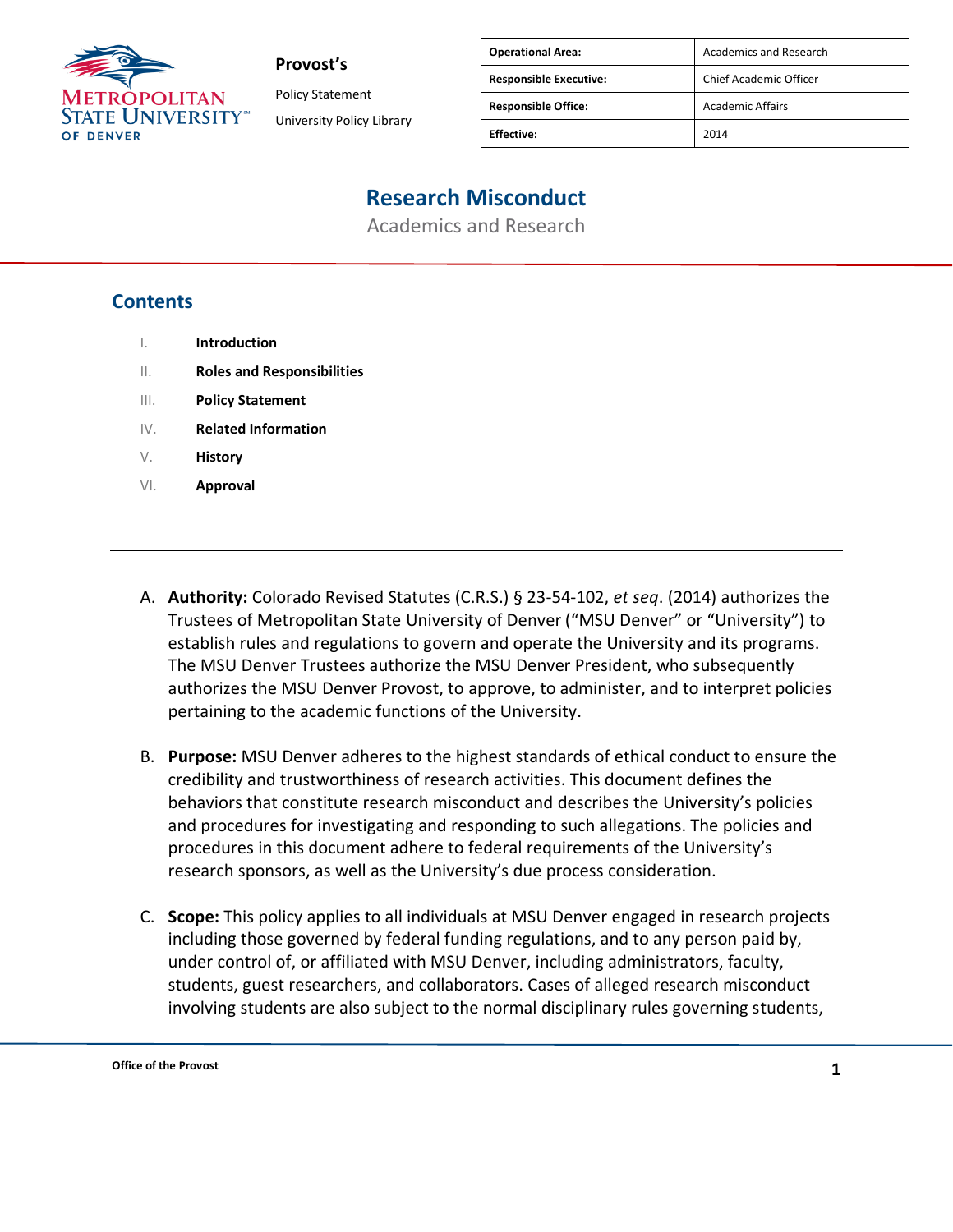

Policy Statement University Policy Library

| <b>Operational Area:</b>      | Academics and Research  |
|-------------------------------|-------------------------|
| <b>Responsible Executive:</b> | Chief Academic Officer  |
| <b>Responsible Office:</b>    | <b>Academic Affairs</b> |
| <b>Fffective:</b>             | 2014                    |

### **Research Misconduct**

Academics and Research

but will be reviewed, as appropriate, under the procedures described in this document. Student misconduct that falls outside of research is addressed in MSU Denver's Student Code of Conduct.

#### **II. Roles and Responsibilities**

- A. **Responsible Executive:** President
- B. **Responsible Administrator:** Provost
- C. **Responsible Office:** Provost's Office
- D. **Policy Contact:** Provost's Office, 303-615-1900
- E. Additional Roles and Responsibilities are included in the policy statement.

#### **III. Definitions**

- A. As defined by the United States Department of Health and Human Services Office of Research Integrity [42 CFR 93.103], *research misconduct* means fabrication, falsification, or plagiarism in proposing, performing, or reviewing research, or in reporting research results.
	- 1. *Fabrication* is making up data or results and recording or reporting them.
	- 2. *Falsification* is manipulating research materials, equipment, or processes, or changing or omitting data or results such that the research is not accurately represented in the research record.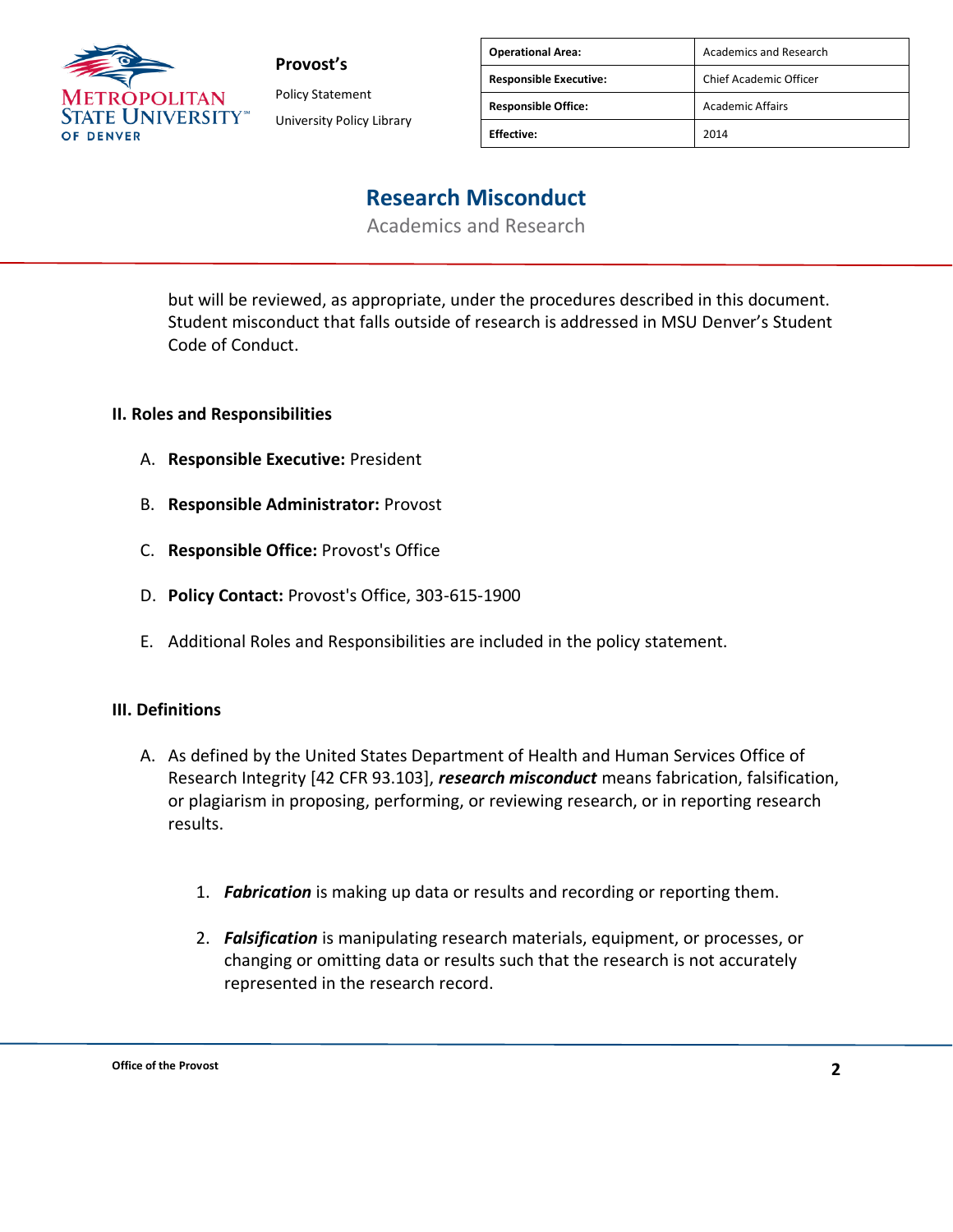

Policy Statement University Policy Library

| <b>Operational Area:</b>      | Academics and Research  |
|-------------------------------|-------------------------|
| <b>Responsible Executive:</b> | Chief Academic Officer  |
| <b>Responsible Office:</b>    | <b>Academic Affairs</b> |
| <b>Effective:</b>             | 2014                    |

### **Research Misconduct**

Academics and Research

- 3. *Plagiarism* is the appropriation of another person's ideas, processes, results, or words without giving appropriate credit.
- 4. Research misconduct does not include honest error or differences of opinion.
- B. For the purpose of this policy, a *conflict of interest* is defined as either 1) previous personal knowledge of or involvement in the matter forming the basis of the allegation of misconduct, or 2) any close personal, professional, or financial relationship with any participant in the inquiry or investigative process.

#### **IV. Policy Statement**

#### A. GENERAL POLICY

- 1. Metropolitan State University of Denver (hereafter referred to as "MSU Denver") promotes mutual respect, community engagement, scholarly inquiry, creative activity and the application of knowledge. In all of its research endeavors, MSU Denver adheres to the highest standards of ethical conduct to ensure the credibility and trustworthiness of research activities and to discourage misconduct. Misconduct in research represents a breach of the policies of MSU Denver, the standards held by sponsors and funding agencies, the federal regulations that govern the conduct of research, and the confidence and trust of the research community and the general public.
- 2. Therefore, it is the policy of MSU Denver that:
	- a. All University employees or agents have an obligation to report observed or suspected research misconduct;
	- b. The University conduct an inquiry and, if necessary, an investigation of any allegations of research misconduct;
	- c. The University ensure that inquires and investigations are conducted on an impartial basis and that individuals involved are expected to disclose any actual or potential conflicts of interest;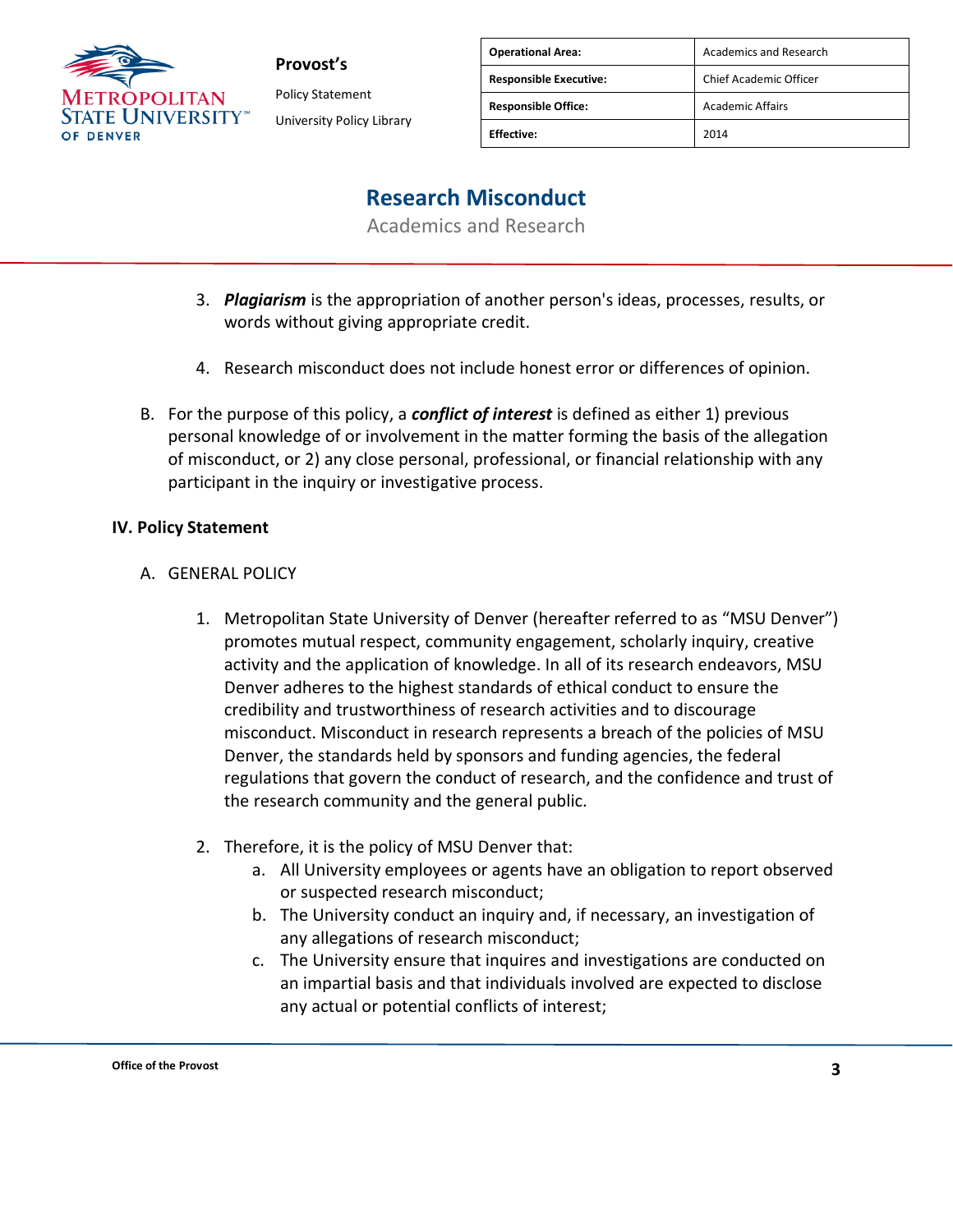

Policy Statement University Policy Library

| <b>Operational Area:</b>      | Academics and Research  |
|-------------------------------|-------------------------|
| <b>Responsible Executive:</b> | Chief Academic Officer  |
| <b>Responsible Office:</b>    | <b>Academic Affairs</b> |
| <b>Effective:</b>             | 2014                    |

### **Research Misconduct**

- d. The University safeguard the reputations of those who are alleged to engage in research misconduct as well as those who make allegations of misconduct;
- e. The University prohibit retaliation of any kind against individuals who report suspected misconduct and individuals who serve as witnesses or deciding members in the inquiry or investigation processes;
- f. The University put forth all reasonable and practical efforts to protect or restore the position and reputation of any complainant, witness, or committee member and to counter potential or actual retaliation against these complainants, witnesses, and committee members;
- g. The University make all reasonable and practical efforts, if requested and as appropriate, to protect or restore the reputation of persons alleged to have engaged in research misconduct but against whom no finding of research misconduct is made;
- h. The University notify the federal Office of Research Integrity if at any time during a research misconduct proceeding, it has reason to believe that any of the following conditions exist:
	- i. Health or safety of the public is at risk, including an immediate need to protect human or animal subjects;
	- ii. Federal resources or interests are threatened;
	- iii. Research activities should be suspended;
	- iv. There is reasonable indication of possible violations of civil or criminal law;
	- v. Federal action is required to protect the interests of those involved in the research misconduct proceeding;
	- vi. The research institution believes the research misconduct proceeding may be made public prematurely so that appropriate steps may be taken to safeguard evidence and protect the rights of those involved;
	- vii. The research community or public should be informed.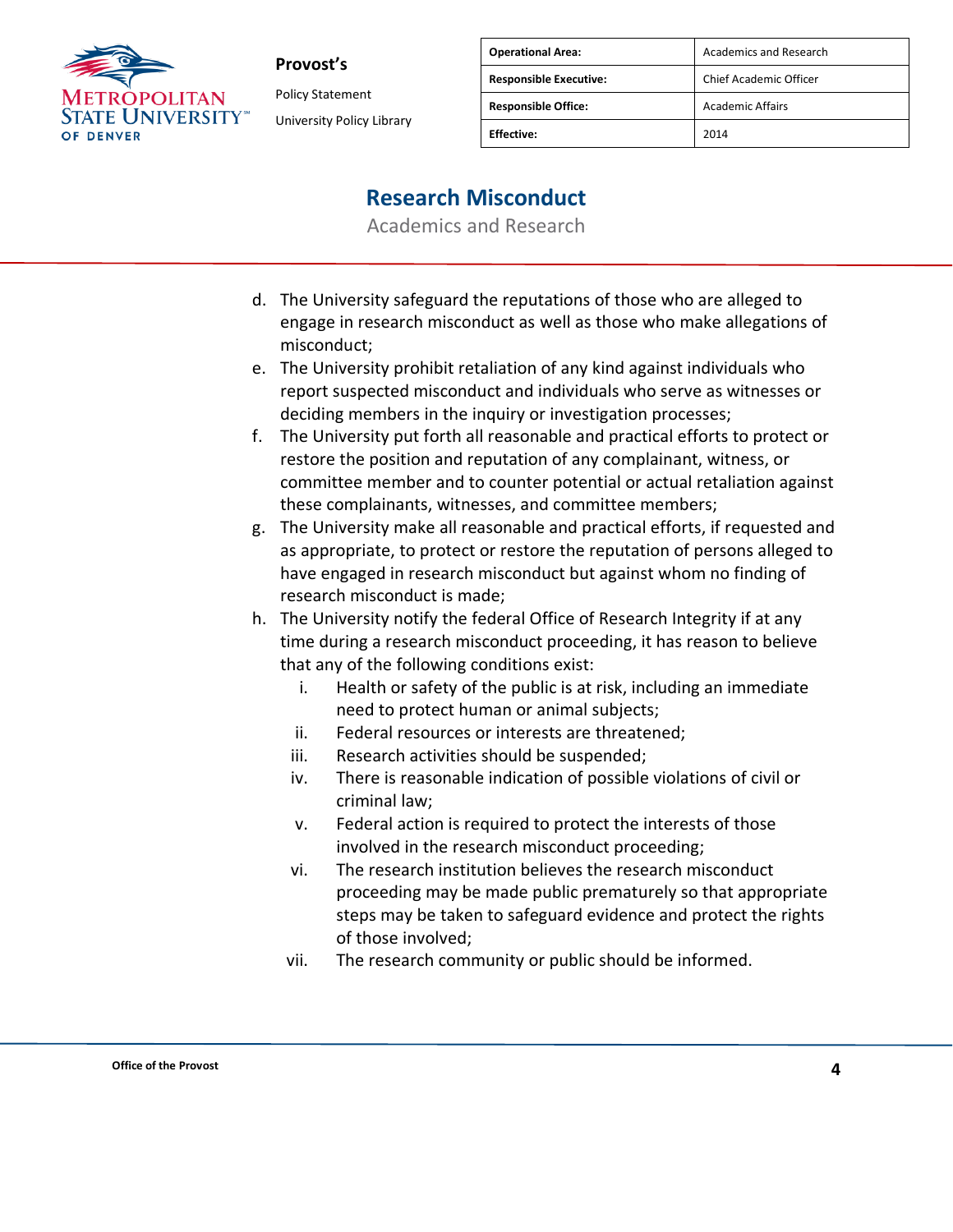

Policy Statement University Policy Library

| <b>Operational Area:</b>      | <b>Academics and Research</b> |
|-------------------------------|-------------------------------|
| <b>Responsible Executive:</b> | Chief Academic Officer        |
| <b>Responsible Office:</b>    | <b>Academic Affairs</b>       |
| <b>Fffective:</b>             | 2014                          |

## **Research Misconduct**

- i. The University comply with reporting requirements of appropriate funding agencies, state and federal oversight entities, and law enforcement; and
- j. If misconduct is proven, the University will invoke sanctions appropriate to the offense.
- 3. This policy applies to all individuals at MSU Denver engaged in research projects including those governed by federal funding regulations, and to any person paid by, under control of, or affiliated with MSU Denver, including administrators, faculty, students, guest researchers, and collaborators. The University will respond to each allegation of research misconduct for which it is responsible in a thorough, competent, objective and fair manner, including precautions to ensure that individuals charged with carrying out any part of the research misconduct proceeding do not have unresolved personal, professional or financial conflicts of interest with the complainant, respondent or witnesses. Cases of alleged research misconduct involving students are also subject to the normal disciplinary rules governing students, but will be reviewed, as appropriate, under the procedures described in this document. Student misconduct that falls outside of research is addressed in MSU Denver's Student Code of Conduct.
- 4. Ever cognizant of the implications for institutional integrity and reputation, the purpose of this policy is to provide uniform procedures for investigating and reporting allegations of research misconduct. This policy is also intended to conform to the requirements of the appropriate funding agencies pursuant to the U.S. Office of Research Integrity [45 CFR 689] and the Public Health Service Policies of Research Misconduct [42 CFR 93].
- 5. The University is committed to following all federal regulations, including but not limited to Department of Health and Human Services, Public Health Service regulations set forth in [42. CFR 93].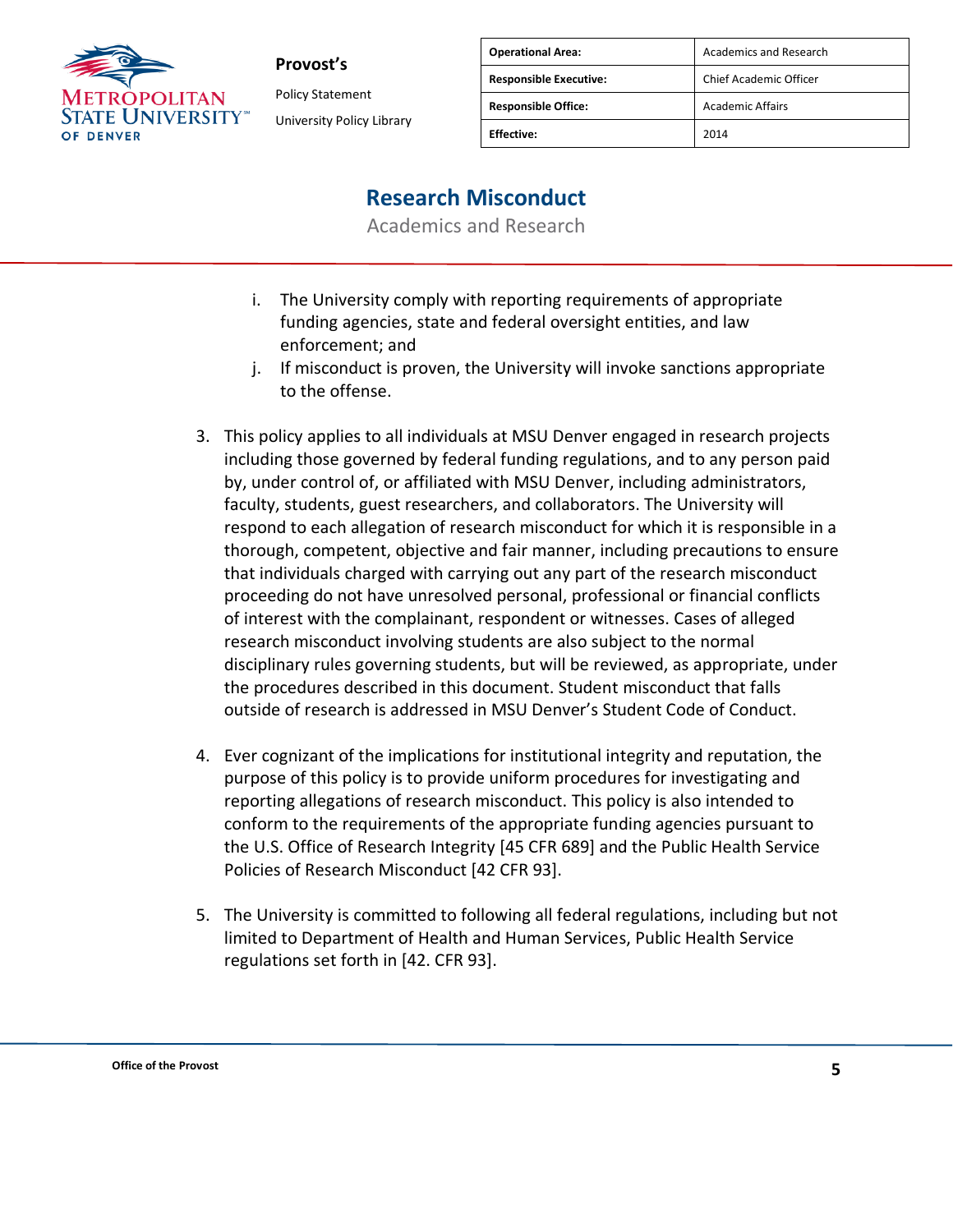

**Provost's** Policy Statement University Policy Library

| <b>Operational Area:</b>      | Academics and Research  |
|-------------------------------|-------------------------|
| <b>Responsible Executive:</b> | Chief Academic Officer  |
| <b>Responsible Office:</b>    | <b>Academic Affairs</b> |
| <b>Effective:</b>             | 2014                    |

### **Research Misconduct**

- 6. The institution will inform research members participating in or otherwise involved in activities related to research or research training of its policies and procedures for responding to allegations of research misconduct, and the institution's commitment to compliance with policies and procedures.
- 7. The institution fosters a research environment that promotes the responsible conduct of research, research training, and activities related to research or research training, that discourages research misconduct, and deals promptly with allegations or evidence of possible research misconduct.
- B. DEFINITION of RESEARCH MISCONDUCT, FINDINGS CRITERIA and TIME LIMITATIONS
	- 1. As defined by the United States Department of Health and Human Services Office of Research Integrity [42 CFR 93.103], *research misconduct* means fabrication, falsification, or plagiarism in proposing, performing, or reviewing research **[1]**, or in reporting research results.
		- a. *Fabrication* is making up data or results and recording or reporting them.
		- b. *Falsification* is manipulating research materials, equipment, or processes, or changing or omitting data or results such that the research is not accurately represented in the research record.
		- c. *Plagiarism* is the appropriation of another person's ideas, processes, results, or words without giving appropriate credit.
		- d. Research misconduct does not include honest error or differences of opinion.
	- 2. Criteria warrants an inquiry if the allegation falls within the definition of research misconduct; is within the scope of research proposed, performed, reviewed, or reported, or any research record generated from that research, regardless of whether an application or proposal for funds resulted in a grant, contract, cooperative agreement, or other form of support; and is sufficiently credible and specific so that potential evidence of research misconduct may be identified. The criteria for a finding of research misconduct require that: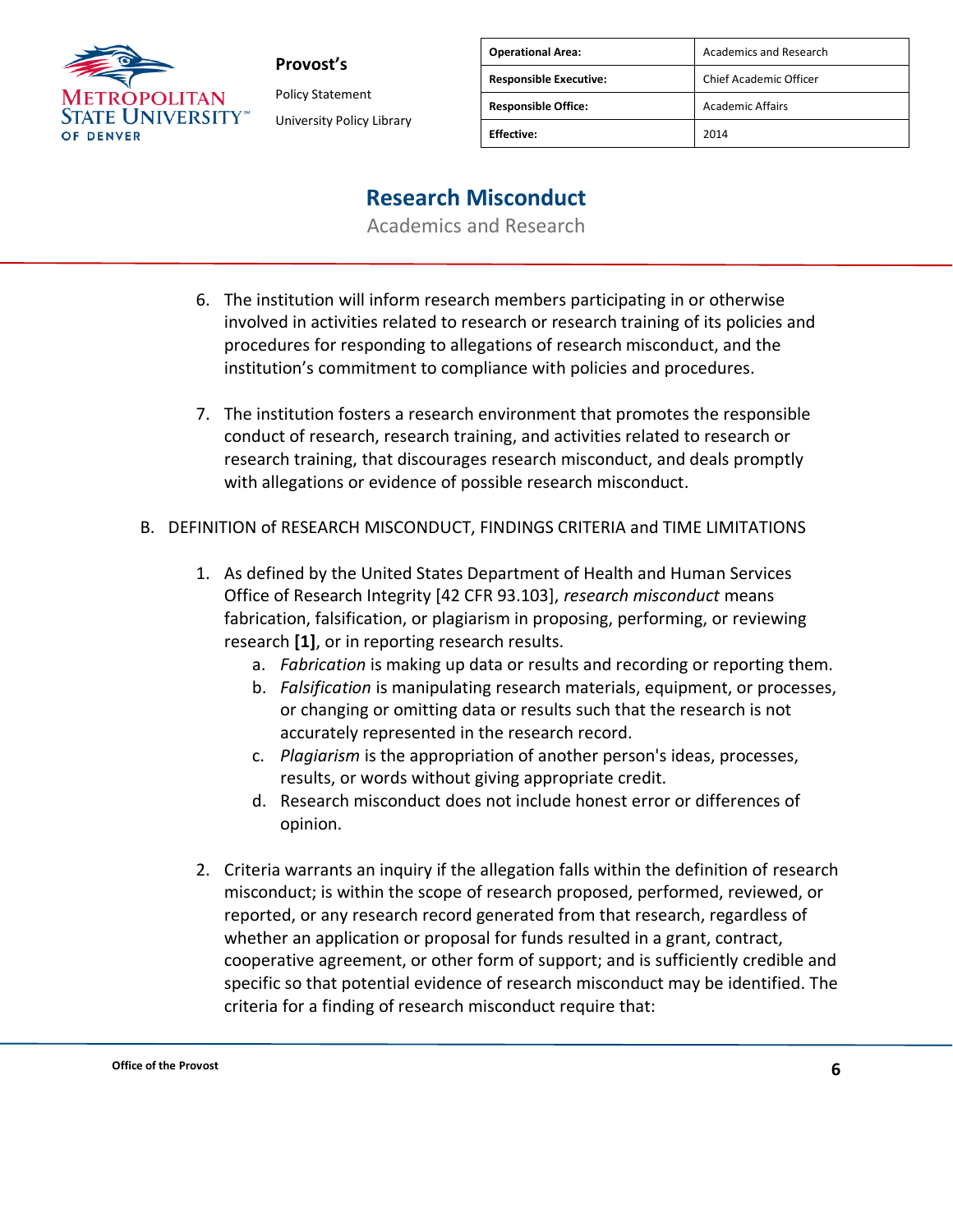

**Provost's** Policy Statement

University Policy Library

| <b>Operational Area:</b>      | <b>Academics and Research</b> |
|-------------------------------|-------------------------------|
| <b>Responsible Executive:</b> | <b>Chief Academic Officer</b> |
| <b>Responsible Office:</b>    | <b>Academic Affairs</b>       |
| <b>Effective:</b>             | 2014                          |

### **Research Misconduct**

- a. There be a significant departure from accepted practices of the relevant research community; and
- b. The misconduct be committed intentionally, knowingly, or recklessly; and
- c. The allegation be proven by a preponderance of the evidence.
- 3. A finding of research misconduct is subject to a six-year time limitation from the date at which the institution or funding agency receives an allegation of research misconduct, with the exception of:
	- a. Continuing or renewed misconduct within the six-year time limit through citation, republication or any other use of benefit to the respondent of any part of research found to have been fabricated, falsified, or plagiarized;
	- b. Or, if the alleged misconduct would possibly have substantial adverse effect on public health or safety.
- C. ROLES and RESPONSIBILITIES
	- 1. **President:** The Office of the President, in collaboration with the Office of the Provost, is responsible for overseeing the implementation of this policy.
	- 2. **Research Integrity Officer (RIO):** The Provost, or designee, shall serve in the role of Research Integrity Officer for the purpose of this policy and shall be responsible for implementing this Policy and the specific procedures delineated herein.
		- a. The Provost will take all reasonable and practical steps to ensure the cooperation of respondents and other institutional members with the proceedings, including, but not limited to, the providing or information, research records and evidence.
		- b. The Provost will appoint the inquiry and investigation committees as defined herein, and ensure that necessary and appropriate expertise is secured to carry out a thorough and authoritative evaluation of the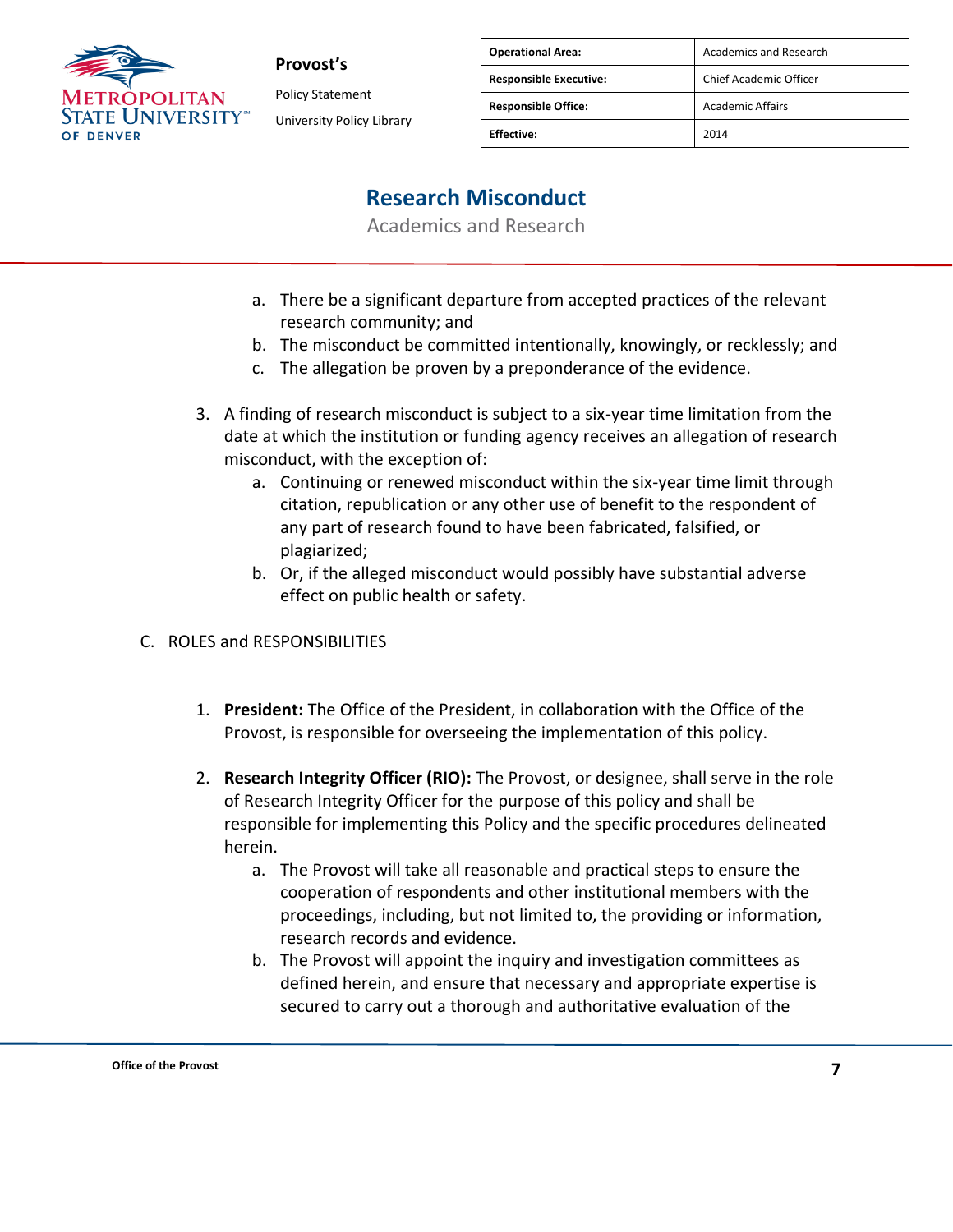

Policy Statement University Policy Library

| <b>Operational Area:</b>      | <b>Academics and Research</b> |
|-------------------------------|-------------------------------|
| <b>Responsible Executive:</b> | Chief Academic Officer        |
| <b>Responsible Office:</b>    | <b>Academic Affairs</b>       |
| <b>Fffective:</b>             | 2014                          |

### **Research Misconduct**

Academics and Research

relevant evidence in inquiry or investigation. The Provost will attempt to ensure that confidentiality is maintained.

- c. Other duties of the Provost include, but are not be limited to, advising any person who is considering whether to submit an allegation of misconduct in research, providing guidance on the requirements of this policy and its procedures, coordinating the work of inquiry/investigation committees, notification and ongoing communication with the appropriate University officials **[2]** and administering the procedures included herewith.
- d. The Provost is also responsible for maintaining files of all documents and evidence and for the confidentiality and the security of the files.
- e. Throughout the research misconduct inquiry and investigation, the Provost will monitor the proceedings to determine if there is any threat or harm to public health, research support funds and equipment, or the integrity of the University research process. In the event of such a threat, the Provost will, in consultation with other institutional officials and the funding agency, take appropriate interim action to protect against any such threat.
- 3. **Complainant:** The Complainant is the individual who submits an allegation of misconduct in research to the campus Research Integrity Officer.
	- a. The Complainant is responsible for making allegations in good faith, maintaining confidentiality, and cooperating with an inquiry or investigation as defined in this policy. The Complainant will have an opportunity to testify before inquiry or investigation committees (as defined later in this policy) convened to evaluate allegations of research misconduct.
	- b. This individual shall have the right, to review portions of the inquiry and investigation reports pertinent to his/her allegations or testimony, to correct errors or provide comment on transcripts and reports, to be informed of the results of the inquiry and investigation, and to be protected from retaliation. Also, if the Provost has determined that the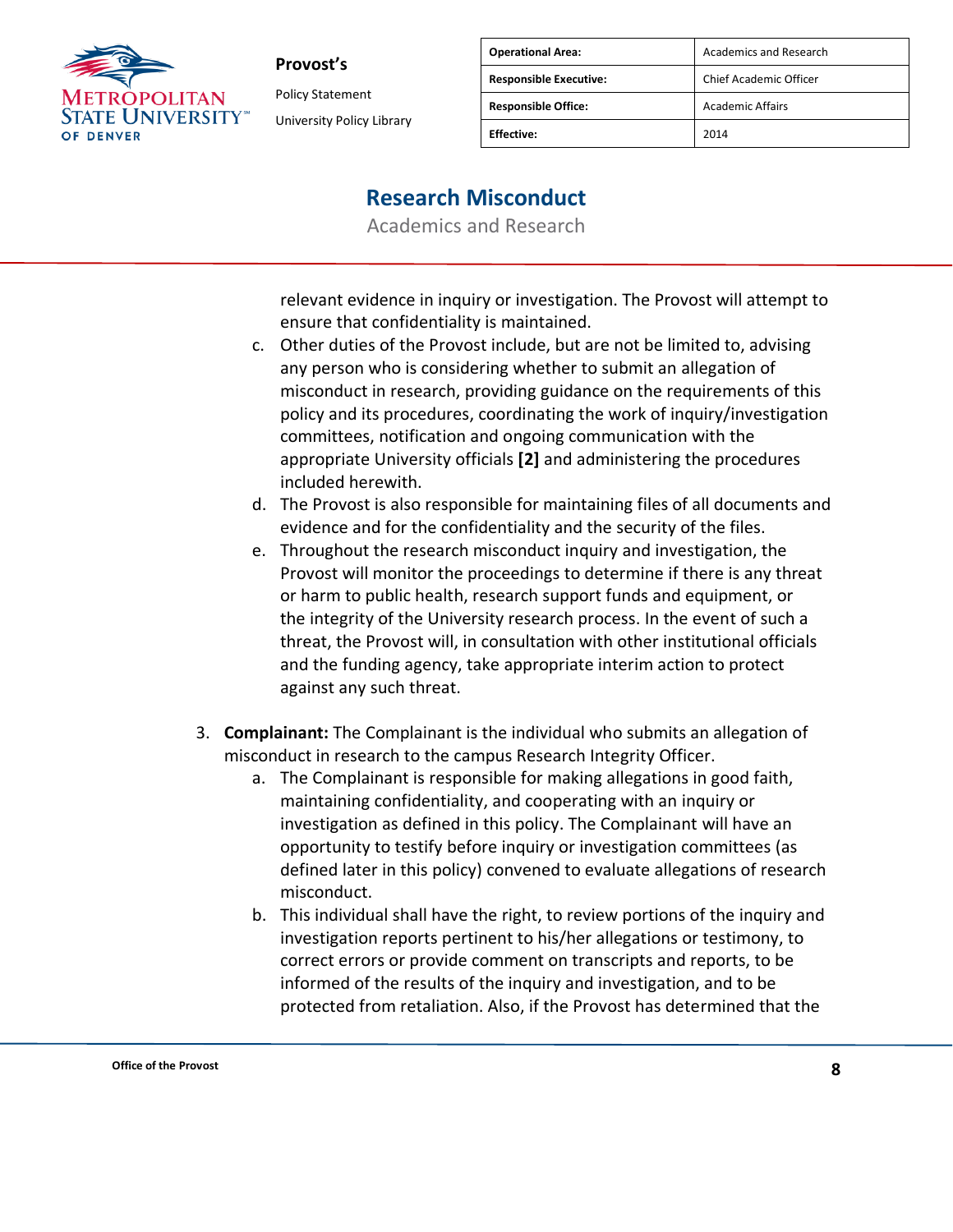

Policy Statement University Policy Library

| <b>Operational Area:</b>      | Academics and Research  |
|-------------------------------|-------------------------|
| <b>Responsible Executive:</b> | Chief Academic Officer  |
| <b>Responsible Office:</b>    | <b>Academic Affairs</b> |
| <b>Effective:</b>             | 2014                    |

### **Research Misconduct**

Academics and Research

Complainant may be able to provide pertinent information on any portions of the draft report, these portions will be given to the Complainant for comment.

- 4. **Respondent:** The Respondent is any person against whom an allegation of research misconduct has been made.
	- a. The Respondent will be informed of the allegations when an inquiry is opened and notified in writing of the final determinations and resulting actions. The Respondent will have the opportunity to be interviewed by and present evidence to the inquiry and investigation committees, to review the draft inquiry and investigation reports, and to receive the advice of counsel.
	- b. The Respondent is responsible for maintaining confidentiality and cooperating with the conduct of an inquiry or investigation.
	- c. Inquiries and investigations will be conducted in a manner that will ensure fair treatment to the Respondent(s) in the inquiry or investigation and maintain confidentiality to the extent possible without compromising public health and safety or thoroughly carrying out the inquiry or investigation.
	- d. Institutional employees accused of research misconduct may consult with legal counsel or a non-lawyer personal adviser (who is not a principal or witness in the case) to seek advice and may bring the counsel or personal adviser to interviews or meetings on the case.
	- e. The University will undertake diligent efforts to protect the positions and reputations of those persons against whom allegations are made until the Deciding Official has determined an appropriate institutional response.
- 5. **Deciding Official (DO):** The Deciding Official is the institutional official who receives the investigative report from a convened inquiry or investigation committee on research misconduct and determines the appropriate institutional response.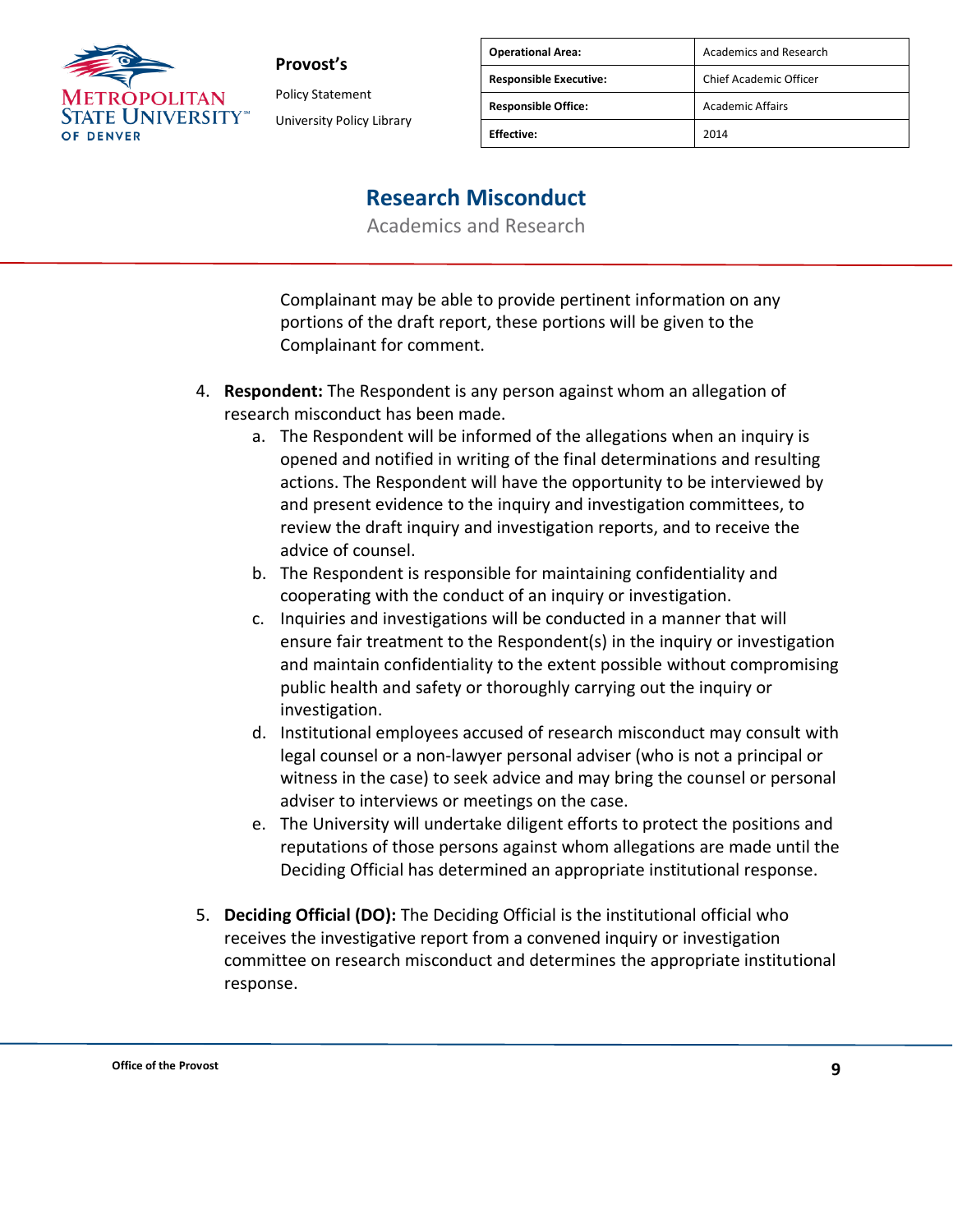

**Provost's** Policy Statement University Policy Library

| <b>Operational Area:</b>      | <b>Academics and Research</b> |
|-------------------------------|-------------------------------|
| <b>Responsible Executive:</b> | Chief Academic Officer        |
| <b>Responsible Office:</b>    | <b>Academic Affairs</b>       |
| <b>Effective:</b>             | 2014                          |

### **Research Misconduct**

Academics and Research

- a. The Provost shall designate an individual as the Deciding Official. Usually the person appointed to this role should be a member of the University President's cabinet unless the unique circumstances of an allegation merit a lower ranking position with skills or experience specific to a given case.
- b. In no case shall the DO be the same person as the Provost. The Provost shall consider any potential conflicts of interest, the nature of the allegations, and the position of the Respondent in the decision to appoint an individual as the Deciding Official.
- 6. **General Counsel:** The Provost, DO, inquiry committee, and investigation committee may seek advice and guidance from the General Counsel as is necessary. The Provost shall notify the General Counsel of the meetings of the inquiry or investigation committees and provide minutes of such proceedings. General Counsel may attend, or send a representative to attend, any committee meetings on research misconduct if he/she considers that such attendance is in the best interests of the University.

### D. INQUIRY PROCEDURES

- 1. Allegations of research misconduct may be submitted via phone, email, campus mail, U.S. postal mail, or in-person.
- 2. So as not to deter individuals from reporting concerns about the conduct of research, the University will accept allegations anonymously.
	- a. In the case of anonymous allegations, the University becomes the Complainant by proxy. However, individuals should be informed, when possible, that reports made anonymously could seriously limit the ability of the University to verify the allegation, investigate the details of the occurrence, make a determination of misconduct, and/or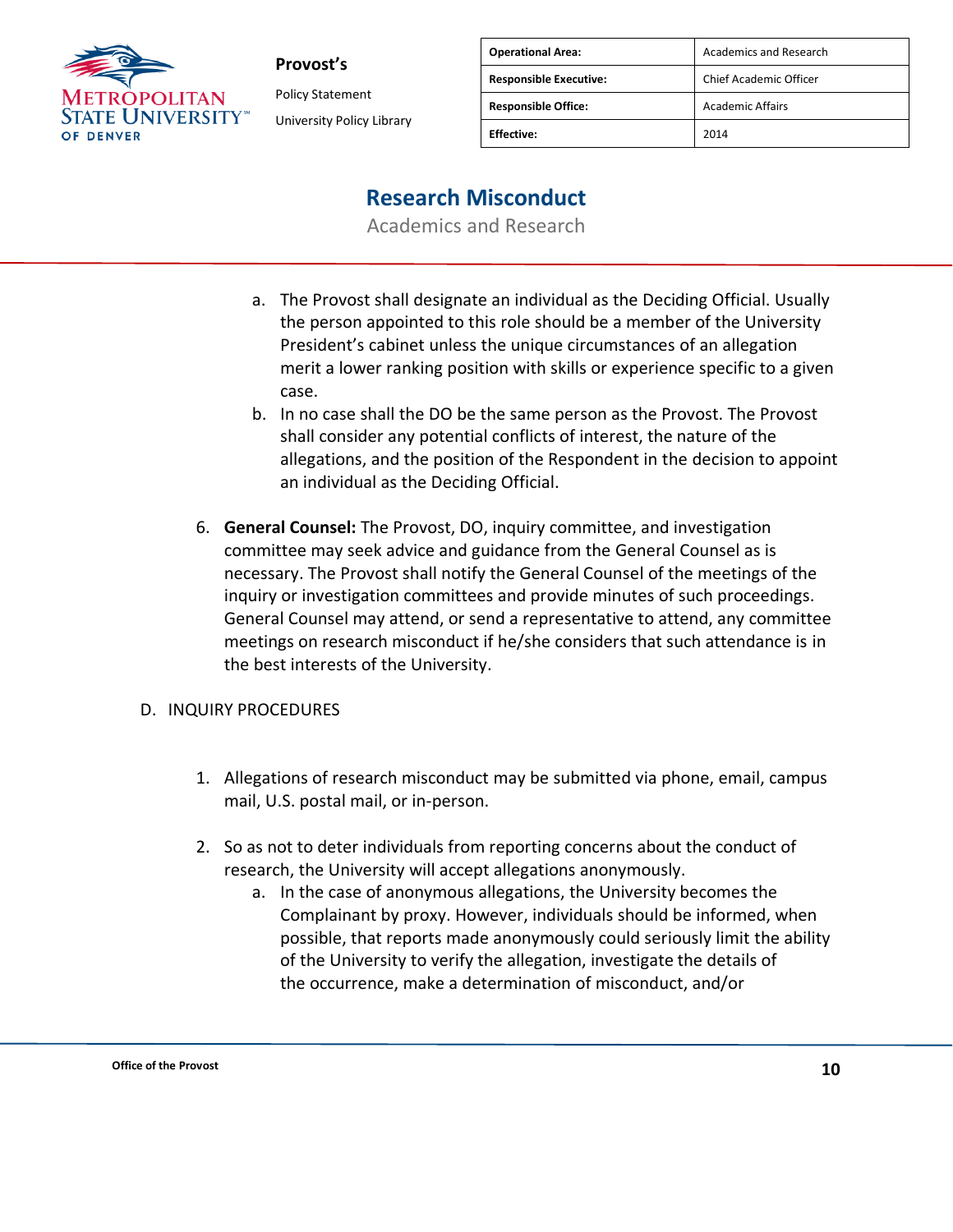

Policy Statement University Policy Library

| <b>Operational Area:</b>      | Academics and Research  |
|-------------------------------|-------------------------|
| <b>Responsible Executive:</b> | Chief Academic Officer  |
| <b>Responsible Office:</b>    | <b>Academic Affairs</b> |
| <b>Fffective:</b>             | 2014                    |

### **Research Misconduct**

Academics and Research

recommend and enforce corrective actions.

- 3. Upon notification of an allegation of research misconduct, the Research Integrity Officer will promptly assess the allegation to determine if there is a preponderance of evidence **[3]** of research misconduct that would merit a formal inquiry. If the Provost determines that the allegation merits further examination, the inquiry process will immediately commence.
	- a. To the extent the University has not already done so at the allegation stage, the Provost shall, on or before the date on which the Respondent is notified or the inquiry begins, whichever is earlier, promptly take all reasonable and practical steps to obtain custody of all the research records and evidence needed to conduct the research misconduct proceeding, inventory the records and evidence, and sequester them in a secure manner, except that where the research records or evidence encompass scientific instruments shared by a number of users, custody may be limited to copies of the data or evidence on such instruments, so long as those copies are substantially equivalent to the evidentiary value of the instruments.
	- b. General Counsel may aid in determining what records or other evidence are appropriate for this purpose. Any documents or records obtained in pursuit of this investigation shall be inventoried and secured in the custody of the Provost.
	- c. At the time of or before beginning an inquiry, the Provost will make a good faith effort to notify the presumed Respondent that an inquiry into the allegation is to be conducted. If the inquiry subsequently identifies additional respondents, the Provost will notify them. Such notification shall include a statement of the allegation, reference to this research integrity policy, and communication of the Respondent's right to representation by legal counsel.
- 4. Within fifteen (15) business days of the notification of the Respondent of the allegation, the Provost, in consultation with appropriate University officials, shall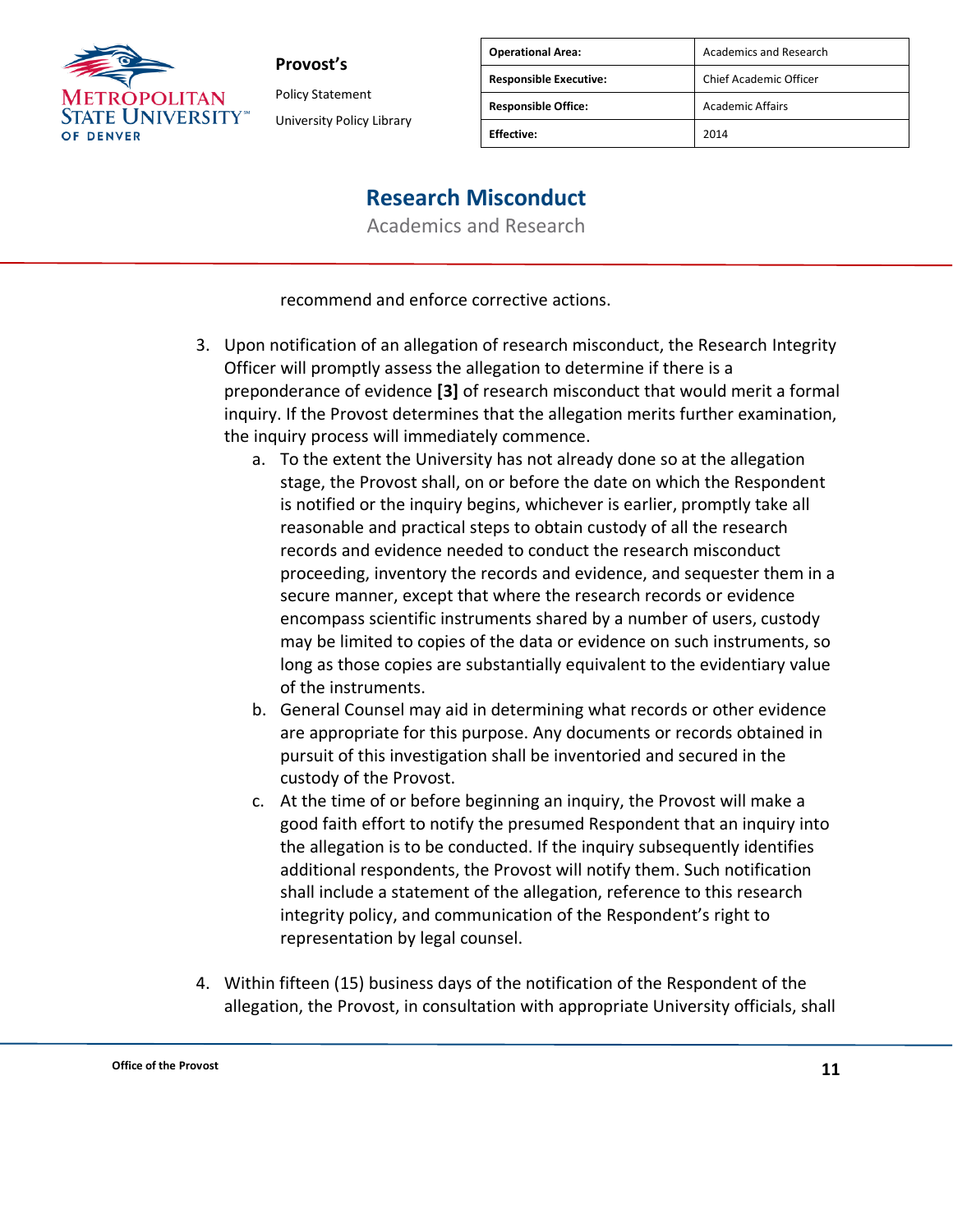

Policy Statement University Policy Library

| <b>Operational Area:</b>      | Academics and Research  |
|-------------------------------|-------------------------|
| <b>Responsible Executive:</b> | Chief Academic Officer  |
| <b>Responsible Office:</b>    | <b>Academic Affairs</b> |
| <b>Effective:</b>             | 2014                    |

### **Research Misconduct**

Academics and Research

appoint an inquiry committee of no less than three members with the appropriate expertise to evaluate the allegation.

- a. At least two of the members of the inquiry committee shall be tenured faculty members of Metropolitan State University of Denver. To the extent possible, one member should represent the academic field or cognate discipline from which the Respondent was conducting the research subjected to this inquiry.
- 5. Within five (5) business days of the selection of this inquiry committee, the Respondent shall be notified of the membership of this committee.
	- a. The University shall take precautions to ensure that individuals selected to serve on the investigation committee do not have unresolved personal, professional, or financial conflicts of interest with the complainant, respondent, or witnesses.
	- b. The Respondent shall have the right to strike no more than one member of the inquiry for any reason, unless evidence exists of a conflict of interest or potential conflict of interest between the Respondent and the committee member.
	- c. Any other objections to the inquiry committee composition by the Respondent must be accompanied with a written explanation of potential bias or conflict of interest in an inquiry committee member for evaluation by the Provost and appropriate University officials.
	- d. Any changes to the inquiry committee shall occur only with agreement of a majority of the officials appointing the inquiry committee. In the event that the appointing officials cannot agree on a replacement, the Provost shall have the authority to implement a change to the inquiry committee.
- 6. The inquiry shall minimally consist of interviews of the Complainant, the Respondent, and any witnesses identified by either party or through examination of relevant research records.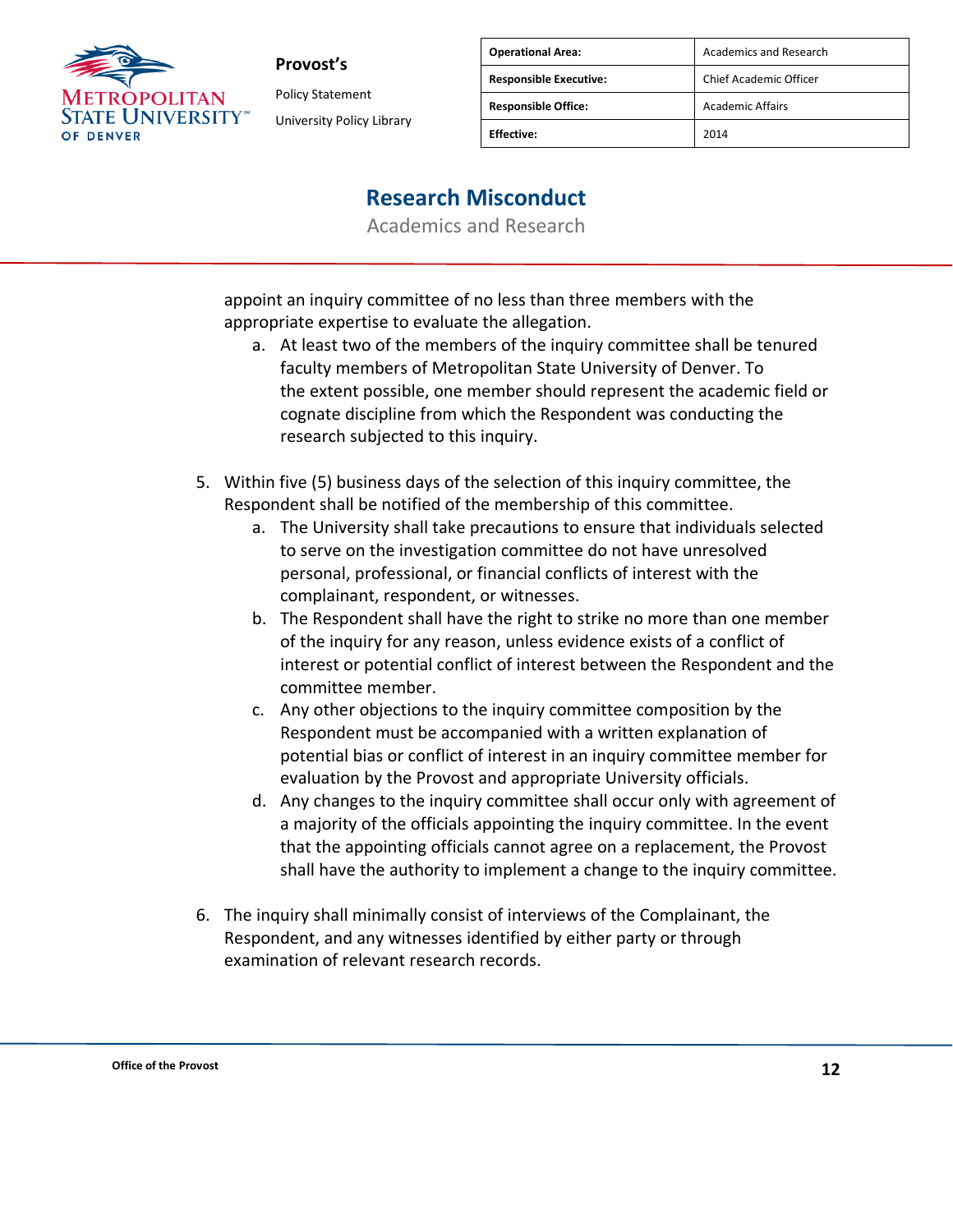

**Provost's** Policy Statement University Policy Library

| <b>Operational Area:</b>      | <b>Academics and Research</b> |
|-------------------------------|-------------------------------|
| <b>Responsible Executive:</b> | Chief Academic Officer        |
| <b>Responsible Office:</b>    | <b>Academic Affairs</b>       |
| <b>Effective:</b>             | 2014                          |

### **Research Misconduct**

- a. Any interviews shall be tape recorded and transcribed. The transcripts of interviews shall be provided to the interviewees for comment or revision and included as a part of the inquiry record.
- b. The Respondent and Complainant shall have the right to at least five (5) business days advance notice of the interview in order to prepare for the interview. In addition, the Respondent shall have the right to representation by legal counsel as a part of any interview undertaken as a part of the inquiry.
- 7. The inquiry committee shall also review all research records and materials obtained by the Provost.
- 8. The inquiry committee shall evaluate the evidence and testimony obtained during the inquiry and consult with the Provost and General Counsel to arrive at a decision as to the preponderance of evidence of possible research misconduct meriting further investigation. The inquiry shall not include a decision as to the actual occurrence of misconduct but instead deliver a recommendation for further investigation.
- 9. The inquiry shall be completed as quickly as possible within sixty (60) calendar days after its initiation. Should the inquiry require additional time beyond the 60 days specified herein, the Respondent, Complainant, Provost, DO, and appropriate University officials shall be notified of the need for additional time along with documentation of the reasons for such additional time.
- 10. The results of the inquiry shall be documented in a written report that includes the following items:
	- a. The name and position of individuals against which allegations of misconduct were asserted;
	- b. A full description of the alleged research misconduct;
	- c. A summary of the inquiry process used and of the evidence reviewed;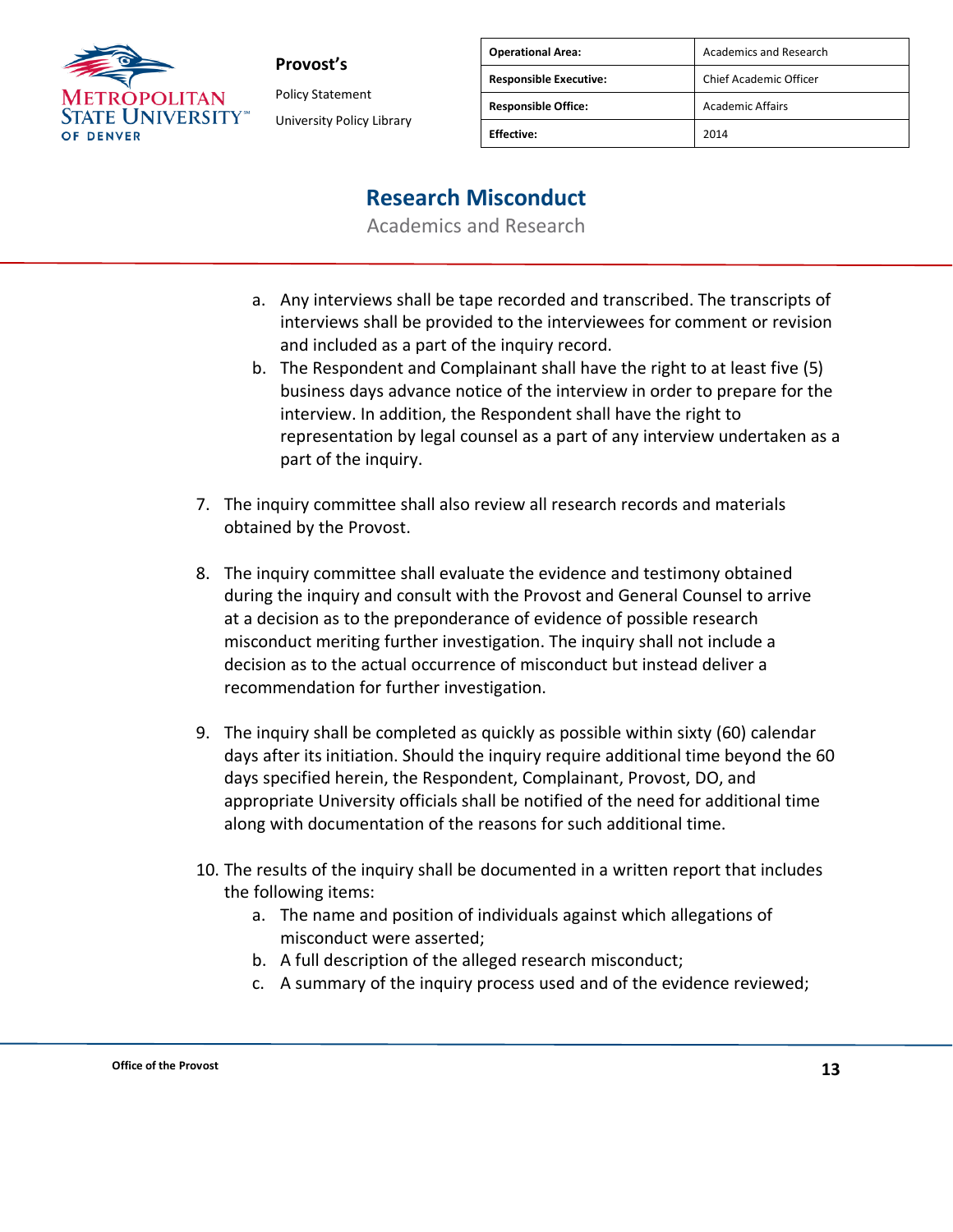

**Provost's** Policy Statement University Policy Library

| <b>Operational Area:</b>      | <b>Academics and Research</b> |
|-------------------------------|-------------------------------|
| <b>Responsible Executive:</b> | Chief Academic Officer        |
| <b>Responsible Office:</b>    | <b>Academic Affairs</b>       |
| <b>Effective:</b>             | 2014                          |

### **Research Misconduct**

Academics and Research

- d. A summary of interviews undertaken as a part of the inquiry; 4.10.5. Any rebuttal offered by the Respondent; and
- e. The committee's determination as to the basis for concluding that an investigation is or is not warranted. If no investigation is recommended the report should describe any other actions recommended to address the alleged activity.
- 11. The inquiry committee will submit a draft inquiry report for comment by the Provost, the Complainant, and the Respondent.
	- a. Within ten (10) business days of receipt of the draft inquiry report, all individuals reviewing the draft must provide any comments that will be added to the final inquiry report.
- 12. The final inquiry report, inclusive of any additional comments, shall be completed within five (5) business days and submitted to the Deciding Official. The DO shall seek the advice of General Counsel as needed to render a decision on the inquiry within fifteen (15) business days of receipt of the final inquiry report. Once the decision is made, the DO shall immediately notify the Provost.
- 13. The Provost will notify the Complainant, Respondent, and appropriate University officials of the DO's decision to proceed with an investigation or close the inquiry. The Provost will also be responsible for any other notification of individuals deemed appropriate after review with General Counsel.

### E. INVESTIGATION PROCEDURES

- 1. In the event that the Deciding Official elects to proceed with an investigation, the following procedure shall be applied. An investigation is warranted if there is:
	- a. A reasonable basis for concluding that the allegation falls within the definition of research misconduct under this part and involves PHS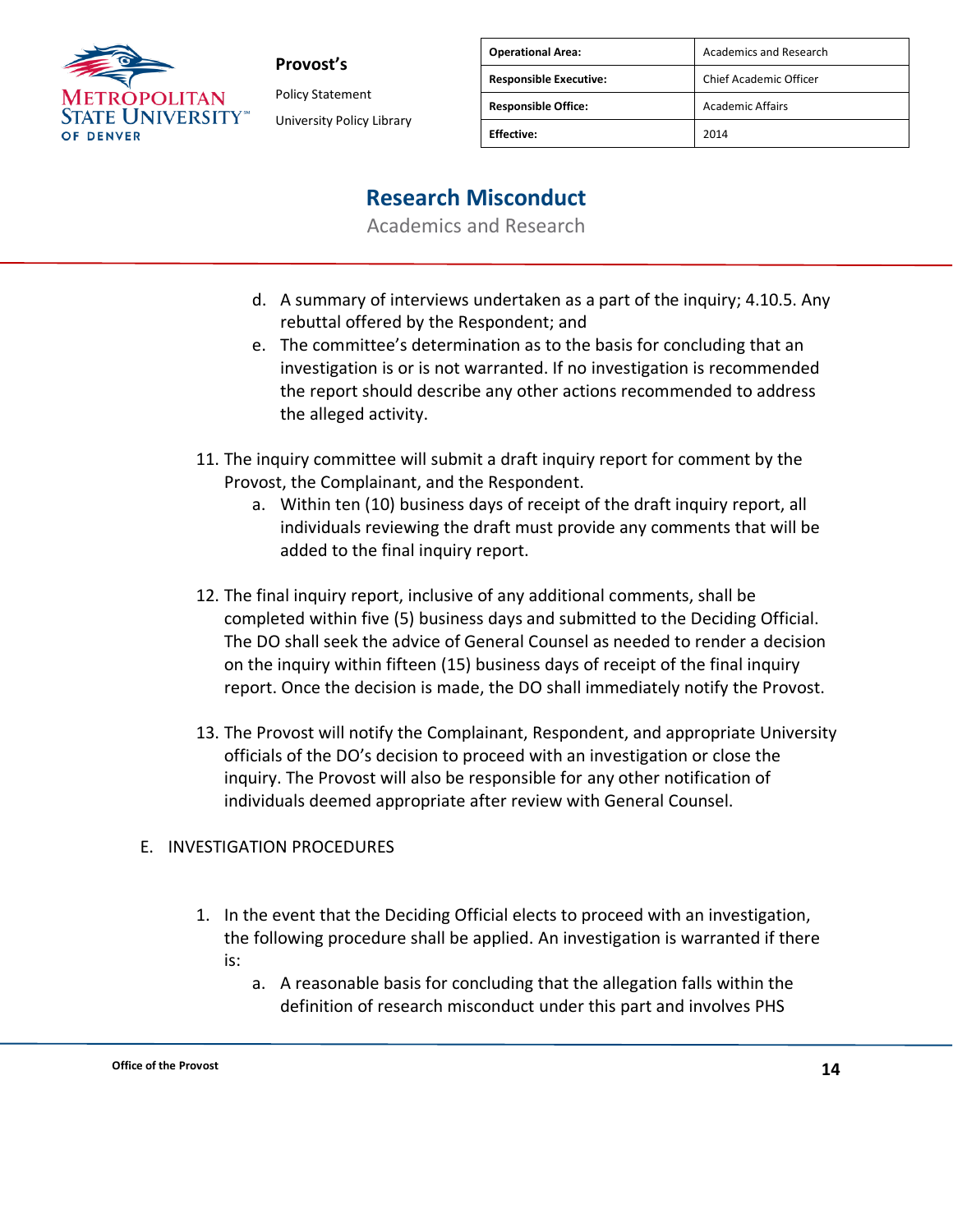

Policy Statement University Policy Library

| <b>Operational Area:</b>      | Academics and Research  |
|-------------------------------|-------------------------|
| <b>Responsible Executive:</b> | Chief Academic Officer  |
| <b>Responsible Office:</b>    | <b>Academic Affairs</b> |
| <b>Fffective:</b>             | 2014                    |

## **Research Misconduct**

Academics and Research

supported biomedical or behavioral research, research training or activities related to that research or research training, as provided in [42 CFR 93.102]; and

- b. Preliminary information-gathering and preliminary fact-finding from the inquiry indicates that the allegation may have substance.
- 2. As applicable, within thirty (30) days of finding that an investigation is warranted, the Provost must provide the written finding and a copy of the inquiry report to funding agencies or other relevant entities, as required, including but not limited to the Office of Research Integrity.
	- a. The report must include:
		- i. The name and position of the respondent;
		- ii. A description of the allegations of research misconduct;
		- iii. All support, including, for example, grant numbers, grant applications, contracts, and publications listing support;
		- iv. The basis for recommending that the alleged actions warrant an investigation; and
		- v. Any comments on the report by the respondent or the complainant.
	- b. The Provost must provide the following information, on request:
		- i. The institutional policies and procedures under which the inquiry was conducted;
		- ii. The research records and evidence reviewed, transcripts or recordings of any interviews, and copies of all relevant documents; and
		- iii. The charges for the investigation to consider.
- 3. To the extent the University has not already done so at the allegation or inquiry stages, the Research Integrity Officer shall take all reasonable and practical steps to obtain custody of all the research records and evidence needed to conduct the research misconduct proceeding, inventory the records and evidence, and sequester them in a secure manner, except that where the research records or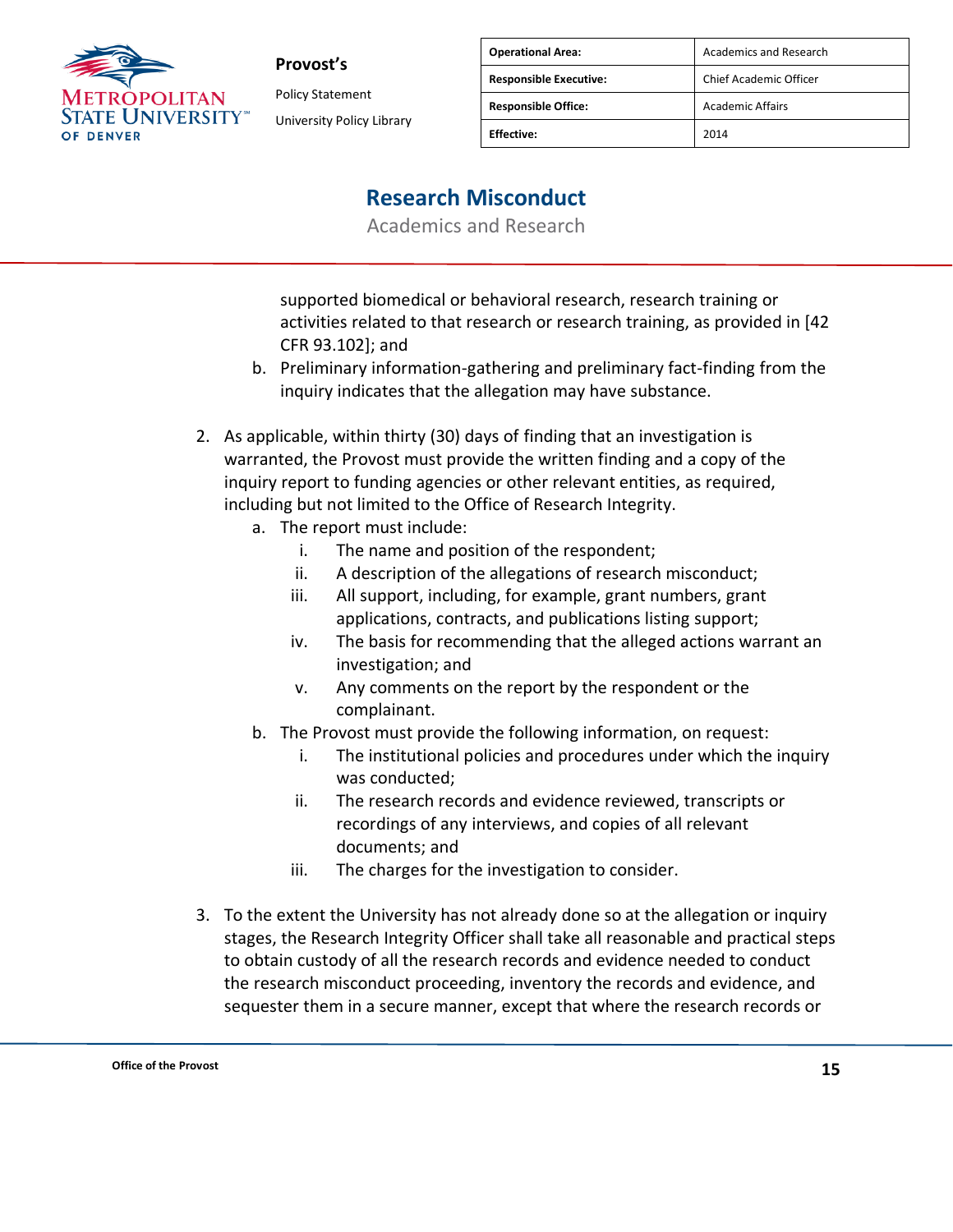

Policy Statement University Policy Library

| <b>Operational Area:</b>      | Academics and Research  |
|-------------------------------|-------------------------|
| <b>Responsible Executive:</b> | Chief Academic Officer  |
| <b>Responsible Office:</b>    | <b>Academic Affairs</b> |
| <b>Effective:</b>             | 2014                    |

### **Research Misconduct**

Academics and Research

evidence encompass scientific instruments shared by a number of users, custody may be limited to copies of the data or evidence on such instruments, so long as those copies are substantially equivalent to the evidentiary value of the instruments. The Provost shall take custody of additional records whenever additional items become known or relevant to the investigation.

- 4. The Research Integrity officer shall notify the respondent in writing of the allegations within a reasonable amount of time after determining that an investigation is warranted, but before the investigation begins. The Provost shall give the respondent written notice of any new allegations of research misconduct within a reasonable amount of time of deciding to pursue allegations not addressed during the inquiry or in the initial notice of investigation.
- 5. The Research Integrity Officer, in consultation with appropriate University officials, shall appoint an investigation committee of no less than five members with the appropriate expertise to evaluate the allegation as specified earlier in this policy.
	- a. The University shall take precautions to ensure that individuals selected to serve on the investigation committee do not have unresolved personal, professional, or financial conflicts of interest with the complainant, respondent, or witnesses.
	- b. At least three of the members of the investigation committee shall be tenured faculty members of Metropolitan State University of Denver. To the extent possible, one member should represent the academic field or cognate discipline from which the Respondent was conducting the research subjected to this investigation.
	- c. Individuals appointed to the investigation committee should not have been involved with the inquiry proceedings, either as appointed committee members or as witnesses.
- 6. Within five (5) business days of the selection of this investigation committee, the Respondent shall be notified of the membership of this committee.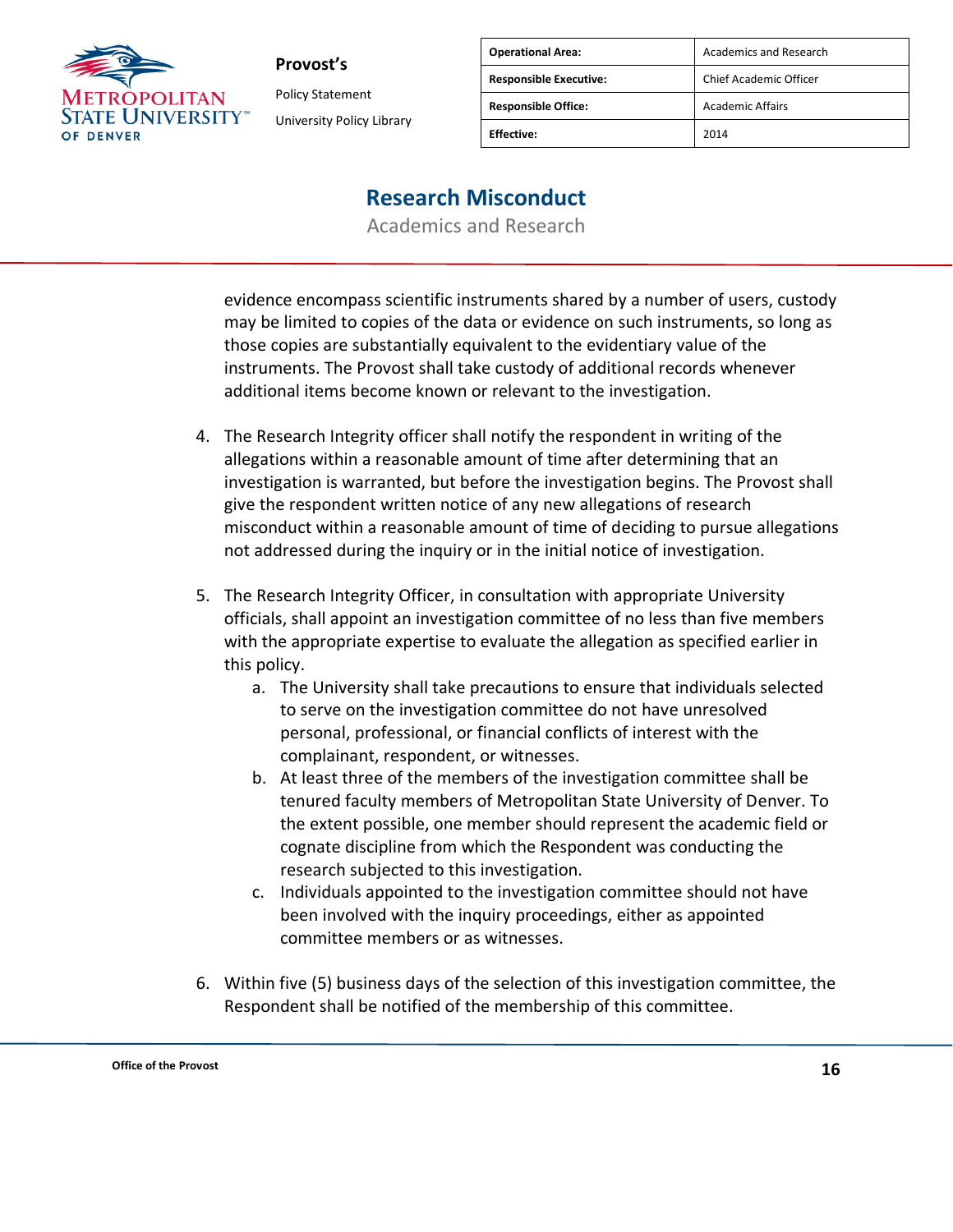

Policy Statement University Policy Library

| <b>Operational Area:</b>      | Academics and Research  |
|-------------------------------|-------------------------|
| <b>Responsible Executive:</b> | Chief Academic Officer  |
| <b>Responsible Office:</b>    | <b>Academic Affairs</b> |
| <b>Fffective:</b>             | 2014                    |

### **Research Misconduct**

- a. The Respondent shall have the right to strike no more than one member of the investigation committee for any reason, unless evidence exists of a conflict of interest or potential conflict of interest between the Respondent and the committee member.
- b. Any other objections to the investigation committee composition by the Respondent must be accompanied with a written explanation of potential bias or conflict of interest in a committee member for evaluation by the Provost and appropriate University officials.
- c. Any changes to the investigation committee shall occur only with agreement of a majority of the officials appointing the committee members. In the event that the appointing parties cannot agree on a replacement, the Research Integrity Officer shall have the authority to implement a change to the investigation committee.
- 7. Once convened, the investigation shall commence within twenty (20) business days. The investigation committee shall review evidence gathered by the Provost, interviews conducted as a part of the inquiry and other records used in that process, and determine if additional records are required.
	- a. The Provost will then notify the Respondent if additional records are required, will obtain such records, and will add them to the inventory of evidence to be reviewed concerning the allegation.
	- b. The investigation committee shall then review any additional evidence gathered and if possible, conduct additional interviews of the Complainant, Respondent, and any other individuals who may have information pertinent to the alleged misconduct.
	- c. Such interviews shall be tape recorded and transcribed. The transcripts of interviews shall be provided to the interviewees for comment or revision and included as a part of the investigation record.
	- d. The Respondent and Complainant shall have the right to at least five (5) business days advance notice of the interview in order to prepare for the interview. In addition, the Respondent shall have the right to representation by legal counsel as a part of any interview undertaken as a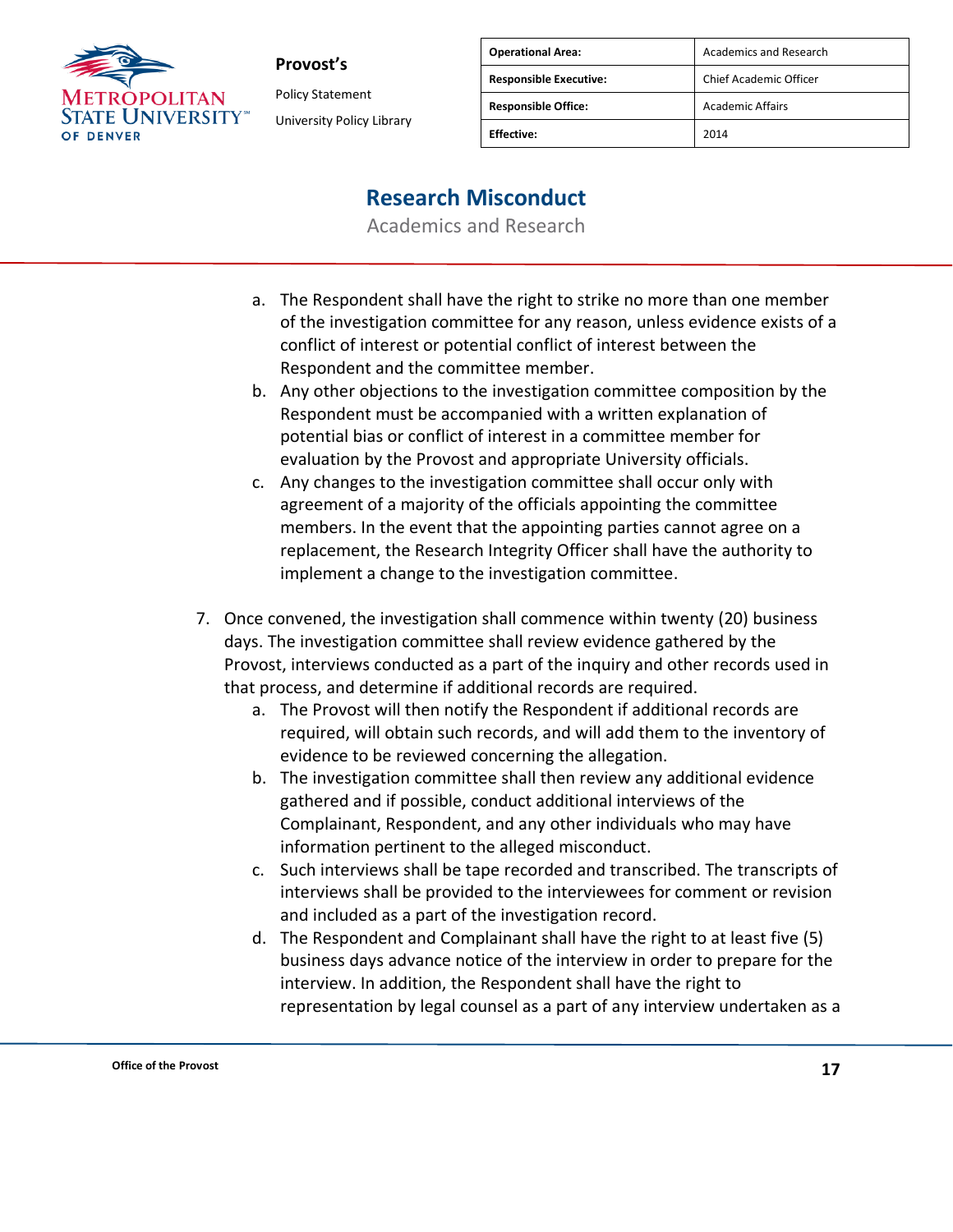

Policy Statement University Policy Library

| <b>Operational Area:</b>      | <b>Academics and Research</b> |
|-------------------------------|-------------------------------|
| <b>Responsible Executive:</b> | Chief Academic Officer        |
| <b>Responsible Office:</b>    | <b>Academic Affairs</b>       |
| <b>Fffective:</b>             | 2014                          |

## **Research Misconduct**

Academics and Research

part of the investigation.

- 8. Should additional expertise be required to fairly evaluate evidence presented in connection with the alleged research misconduct, the investigation committee shall be empowered to retain outside expertise to assist the investigation.
	- a. Any such external reviewer shall be obligated to maintain the confidentiality of the investigation and review only evidence gathered by the investigation committee for evaluation of the alleged misconduct.
	- b. The Respondent shall be notified of any such use of external resources but shall not have the right to object thereto.
- 9. The investigation committee shall consider all evidence gathered and presented with respect to the alleged research misconduct and make a determination that research misconduct has occurred. A minimum of a majority vote of the members of the investigation committee shall be required for the determination reported by the committee.
- 10. Upon arrival at such determination, the committee shall prepare a draft report of the investigation that includes at a minimum, the following elements:
	- a. The name and position of individuals against which allegations of misconduct were asserted;
	- b. A full description of the alleged research misconduct;
	- c. A detailed description of the investigation process used and of the evidence reviewed;
	- d. A detailed description of interviews undertaken as a part of the investigation;
	- e. A detailed description of other evidence reviewed, results of that review, and conclusions arrived from review of that evidence;
	- f. Any rebuttal offered by the Respondent; and
	- g. The committee's determination as to the basis for concluding that research misconduct occurred or not. If no finding of misconduct is noted, the report should describe any other actions recommended to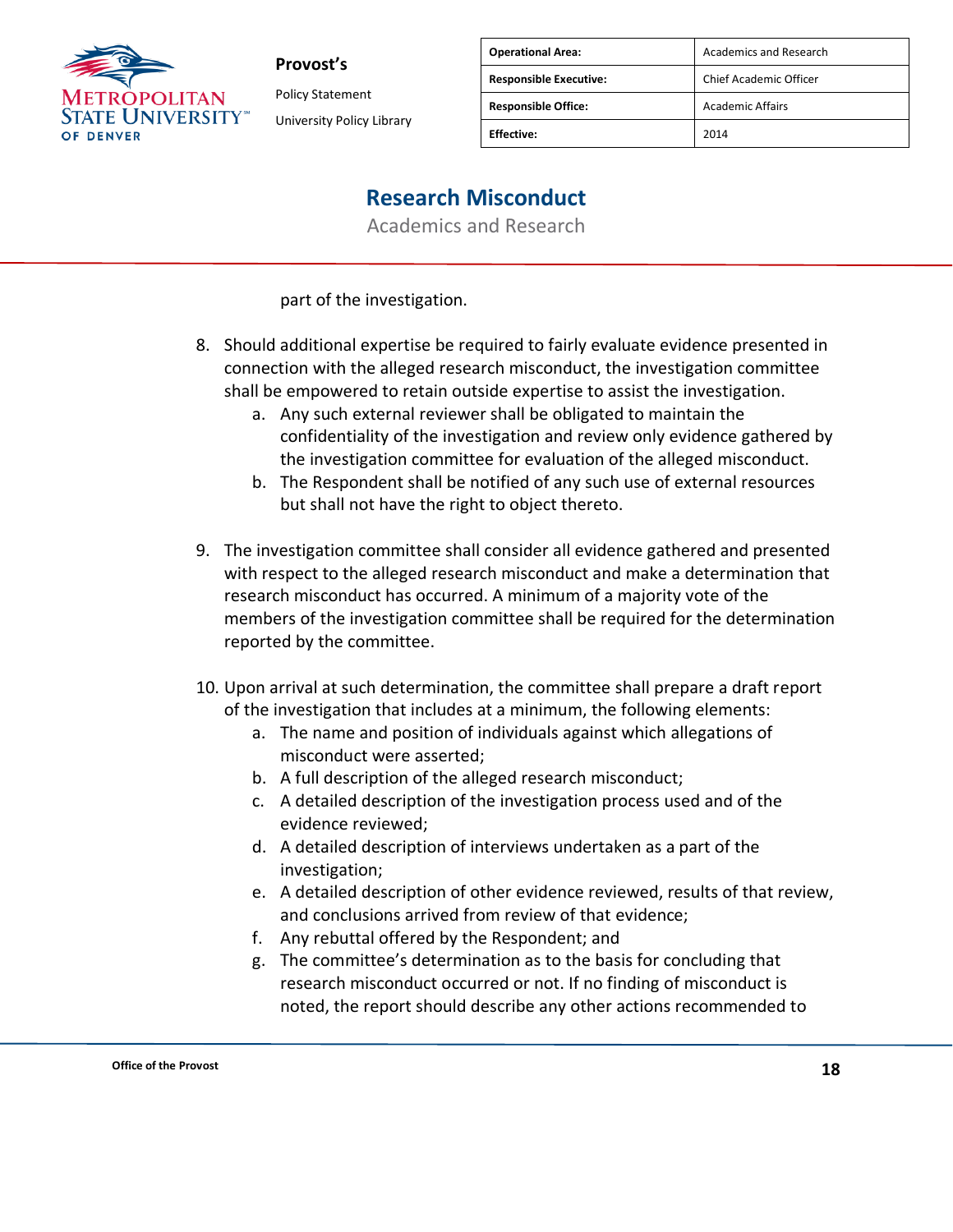

Policy Statement University Policy Library

| <b>Operational Area:</b>      | <b>Academics and Research</b> |
|-------------------------------|-------------------------------|
| <b>Responsible Executive:</b> | <b>Chief Academic Officer</b> |
| <b>Responsible Office:</b>    | <b>Academic Affairs</b>       |
| <b>Fffective:</b>             | 2014                          |

# **Research Misconduct**

Academics and Research

address the allegation.

- 11. If a finding of misconduct is made, the following elements must be described:
	- a. Describe the action as a falsification, fabrication or plagiarism and to the extent possible identify if it was intentional, knowing, or in reckless disregard;
	- b. Address the merits of any explanation, evidence, or rebuttal provided by the Respondent;
	- c. Identify any publications arising from the misconduct that require correction or retraction;
	- d. Specify the person or persons responsible for the misconduct; and
	- e. Specify any external parties or funding sources impacted by the finding.
- 12. The investigation shall be completed within one hundred twenty (120) calendar days inclusive of conduct of the investigation, preparation of report findings, submission of draft investigation report, and incorporation of any subsequent comments. If the investigation committee requires additional time, the reasons for delay should be documented as a part of the final report.
- 13. The investigation committee will submit a draft investigation report for comment by the Provost, the Complainant, the Respondent, and General Counsel.
	- a. Within ten (10) business days of receipt of the draft investigation report, all individuals reviewing the draft must provide any comments that will be added to the draft investigation report.
- 14. The University shall give the respondent a copy of the draft investigation report and, concurrently, a copy of, or supervised access to, the evidence on which the report is based.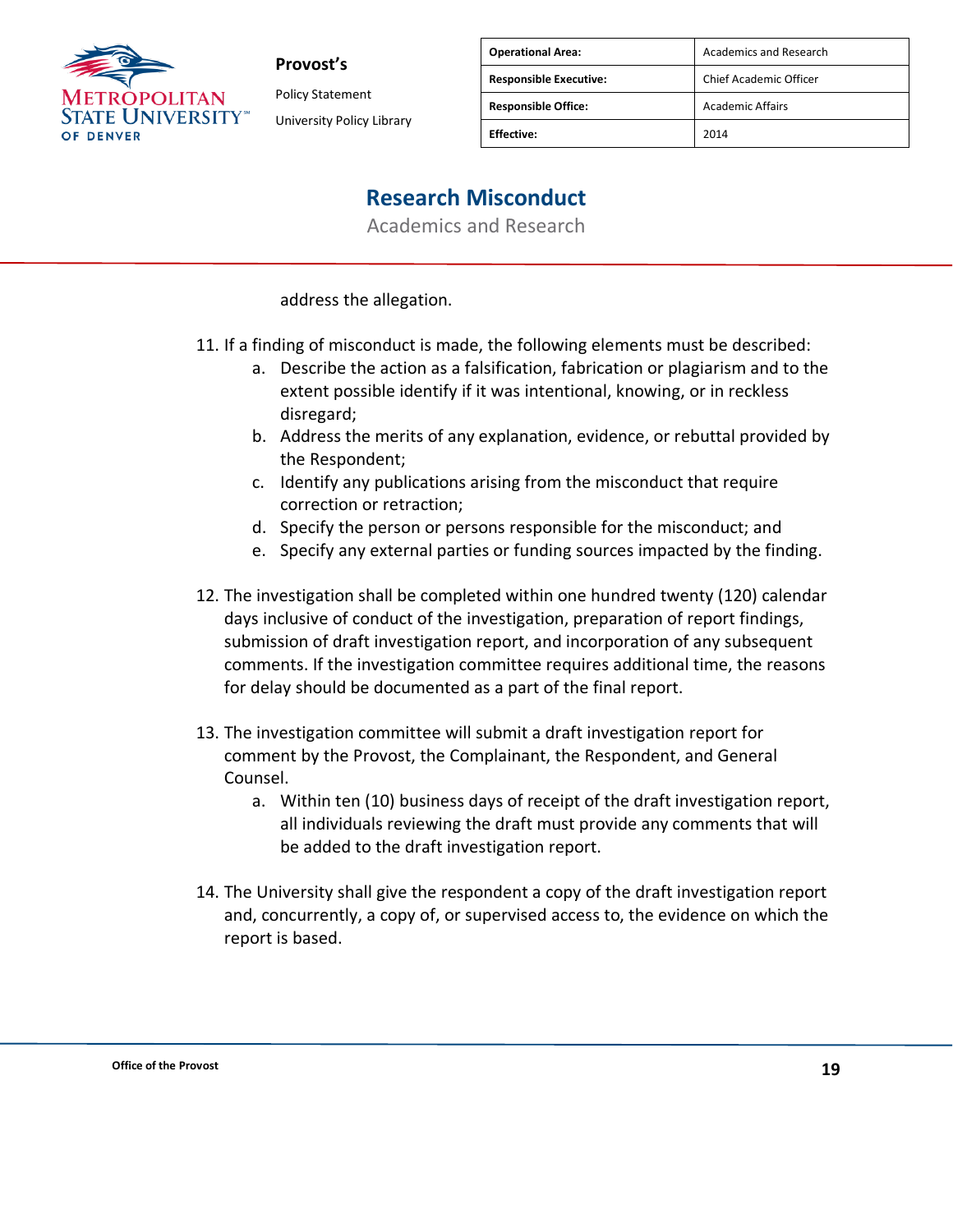

Policy Statement University Policy Library

| <b>Operational Area:</b>      | Academics and Research  |
|-------------------------------|-------------------------|
| <b>Responsible Executive:</b> | Chief Academic Officer  |
| <b>Responsible Office:</b>    | <b>Academic Affairs</b> |
| <b>Fffective:</b>             | 2014                    |

### **Research Misconduct**

- 15. The University may provide the Complainant a copy of the draft investigation report or relevant portions of that report.
- 16. The final investigation report shall include:
	- a. A description of the nature of the allegations of research misconduct;
	- b. A description and documentation of all support, including federal support, for example, any grant numbers, grant applications, contracts, and publications listing the support;
	- c. Description of the specific allegations of research misconduct for consideration in the investigation;
	- d. The University policies and procedures under which the investigation was conducted;
	- e. Identification and summary of the research records and evidence reviewed, and any evidence taken into custody but not reviewed;
	- f. A Statement of Findings for each separate allegation of research misconduct identified during the investigation, including a finding as to whether research misconduct did or did not occur, and if so:
		- i. Identification of the research misconduct as a falsification, fabrication or plagiarism, and if it was intentional, knowing, or reckless disregard;
		- ii. A summary of the facts and the analysis which support the conclusion and consider the merits of any reasonable explanation by the Respondent;
		- iii. Identification of specific federal support;
		- iv. Identification of any publications need correction or retraction;
		- v. Identification of person(s) responsible for the misconduct; and
		- vi. A list of any current support or known applications or proposals for support that the Respondent has pending with federal agencies.
	- g. Any comments on the draft report made by the Respondent and Complainant.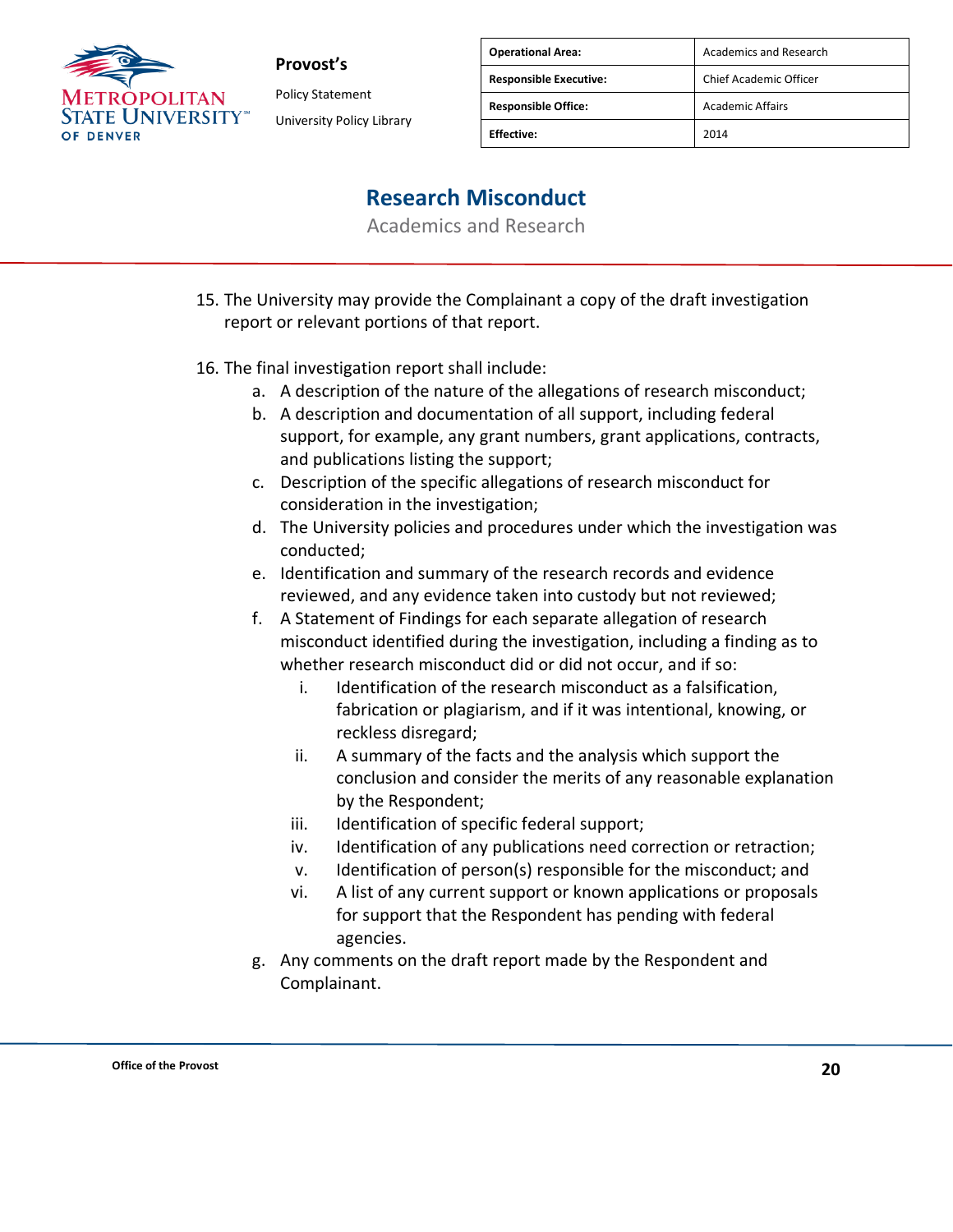

**Provost's** Policy Statement

University Policy Library

| <b>Operational Area:</b>      | Academics and Research  |
|-------------------------------|-------------------------|
| <b>Responsible Executive:</b> | Chief Academic Officer  |
| <b>Responsible Office:</b>    | <b>Academic Affairs</b> |
| <b>Effective:</b>             | 2014                    |

### **Research Misconduct**

Academics and Research

- 17. The final investigation report, inclusive of any additional comments, will be submitted to the Deciding Official. The DO, in consultation with University officials, will render a decision on research misconduct within fifteen (15) business days of receipt of the final investigation report.
- 18. A finding of research misconduct requires that:
	- a. There be a significant departure from accepted practices of the relevant research community;
	- b. The misconduct be committed intentionally, knowingly, or recklessly; and
	- c. The allegation be proven by a preponderance of evidence.
- 19. The University shall keep sufficiently detailed documentation of inquiries to permit a later assessment by federal Office of Research Integrity of the reasons why the institution decided not to conduct an investigation. Consistent with [42 CFR 93.317], the University shall keep these records in a secure manner for at least seven years after the termination of the inquiry, and upon request, provide them to the Office of Research Integrity or other federally authorized personnel.
- F. ADMISSIONS OF RESEARCH MISCONDUCT
	- 1. There is no requirement under this policy to commence or continue an inquiry or investigation if a Respondent admits to conduct that constitutes research misconduct. At any time during this process, an admission may be forwarded to the Provost or DO. If this occurs, only the procedure for determining corrective actions and/or sanctions need occur.
- G. NOTIFICATIONS and REPORTING
	- 1. The University shall carry inquiries and investigations through to completion and pursue diligently all significant issues. The institution will notify the federal Office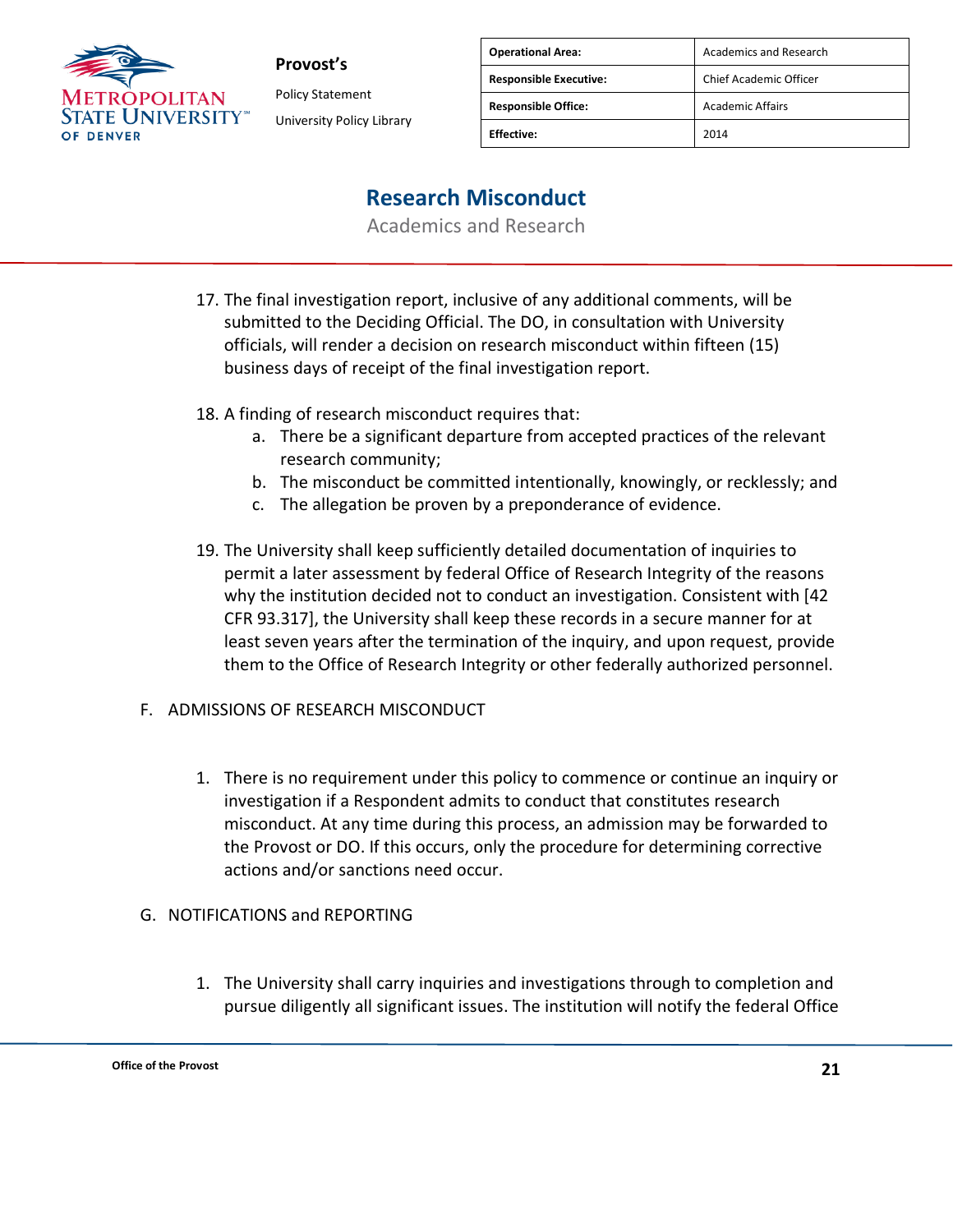

Policy Statement University Policy Library

| <b>Operational Area:</b>      | <b>Academics and Research</b> |
|-------------------------------|-------------------------------|
| <b>Responsible Executive:</b> | Chief Academic Officer        |
| <b>Responsible Office:</b>    | <b>Academic Affairs</b>       |
| <b>Fffective:</b>             | 2014                          |

### **Research Misconduct**

Academics and Research

of Research integrity in advance if the institution plans to close a case at the inquiry, investigation, or appeal stage on the basis that the respondent has admitted guilt, a settlement with the respondent has been reached, or for any other reason, except the closing of a case at the inquiry stage on the basis that an investigation is not warranted or a finding of no misconduct at the investigation stage, which must be reported to ORI under [42 CFR 93.315].

- 2. Pursuant to 42 CFR 93.316, the Provost will ensure compliance with all notification requirements of funding or sponsoring agencies, including notice to the Office of Research Integrity on investigatory reports.
- 3. The federal Office of Research Integrity may, after consultation with the University, conduct an oversight review of the University's handling of the case and take appropriate action including:
	- a. Approving or conditionally approving closure of the case;
	- b. Directing the University to complete its process;
	- c. Referring the matter for further investigation by the appropriate federal entity; or
	- d. Taking a compliance action.
	- e. The University shall provide the federal Office of Research Integrity with:
	- f. A copy of the final report, all attachments and any appeals;
	- g. A statement of whether research misconduct was found, and fis o, who committed the misconduct;
	- h. A statement of whether the University accepts the investigation's findings; and
	- i. A description of any pending or completed administrative actions against the Respondent.
- 4. Throughout the processes of inquiry and investigation, the Provost, in collaboration with University officials, is responsible for ensuring timely compliance with all reporting requirements to local, state, and federal funding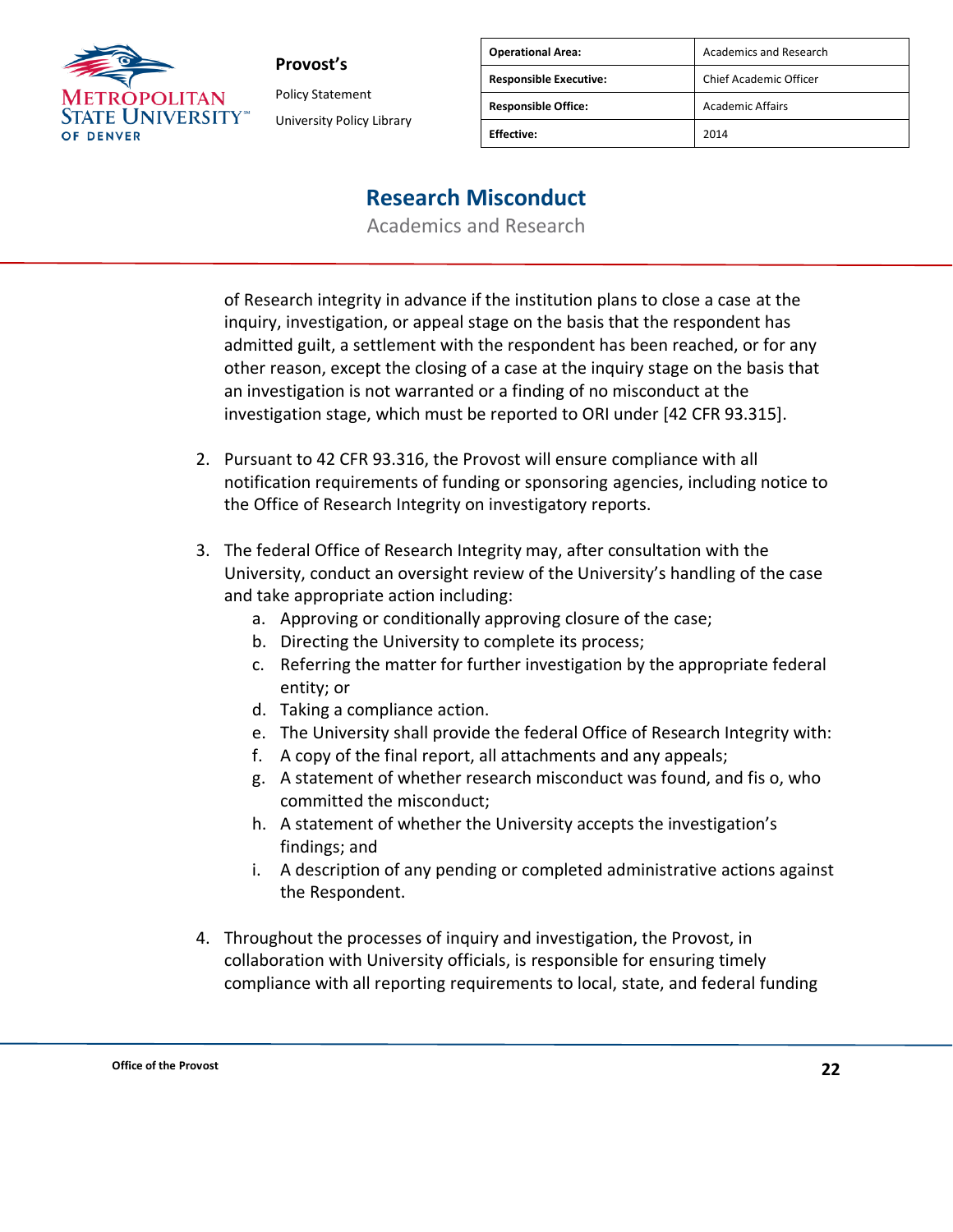

**Provost's** Policy Statement

University Policy Library

| <b>Operational Area:</b>      | Academics and Research  |
|-------------------------------|-------------------------|
| <b>Responsible Executive:</b> | Chief Academic Officer  |
| <b>Responsible Office:</b>    | <b>Academic Affairs</b> |
| <b>Effective:</b>             | 2014                    |

## **Research Misconduct**

Academics and Research

and oversight agencies.

- 5. The Provost will notify both the Respondent and the Complainant in writing of any final outcomes of the investigation procedures and determinations from University officials. The Provost will also be responsible for any other notification of individuals deemed appropriate after review with General Counsel.
- 6. Notifications of the final determinations of an investigation may be made to MSU Denver and external individuals or entities as needed and/or as required by law.
- 7. MSU Denver entities that may be notified of outcomes include, but are not limited to, Administration Officials, Deans, Department Chairs, the Student Conduct Officer, the Institutional Review Board (IRB), and the Institutional Animal Care and Use Committee (IACUC).
- 8. External entities may include, but are not limited to, law enforcement agencies, the Office of Research Integrity (ORI), funding agencies, professional societies, professional licensing boards, editors of journals in which falsified reports may have been published, collaborators of the respondent in the work, or other relevant parties that may be impacted by the outcome of the investigation.

### H. OUTCOMES

1. If a finding of research misconduct is determined, the DO, in consultation with University officials, will determine corrective actions and/or sanctions, if any, to remedy the misconduct and to prevent similar misconduct in the future. The Provost will coordinate with the appropriate University officials to implement corrective actions or sanctions.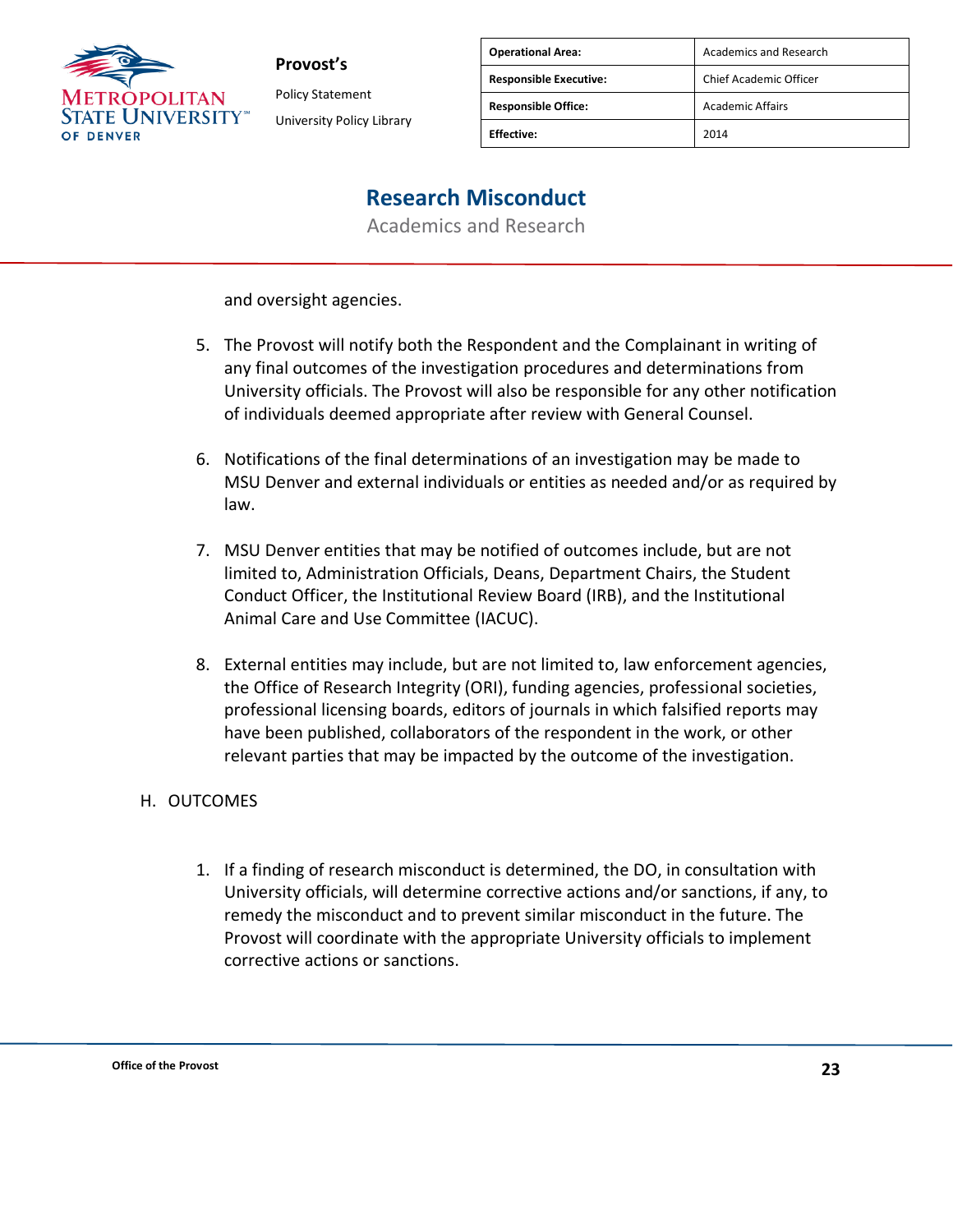

Policy Statement University Policy Library

| <b>Operational Area:</b>      | <b>Academics and Research</b> |
|-------------------------------|-------------------------------|
| <b>Responsible Executive:</b> | Chief Academic Officer        |
| <b>Responsible Office:</b>    | <b>Academic Affairs</b>       |
| <b>Effective:</b>             | 2014                          |

## **Research Misconduct**

- 2. Corrective actions and sanctions should be commensurate with the severity of the research misconduct. These may include, but are not limited to:
	- a. Removal of the Respondent(s) from the particular project, a letter of reprimand, and/or special monitoring of future work;
	- b. Suspension or termination of research activities;
	- c. Withdrawal or correction of all pending or published abstracts and papers emanating from the research where research misconduct was found;
	- d. Restitution of funds to the grantor agency as appropriate;
	- e. Adjudication for a faculty or staff respondent in violation of the standards of professional conduct described in the Handbook for Professional Personnel.
	- f. Adjudication for a student respondent through the Student Conduct Process outlined in the Student Code of Conduct.
- 3. Those found responsible for research misconduct may file an appeal in writing with the Provost within fifteen (15) business days of notification of final outcome to the respondent.
- 4. Appeals may be based on one of the following criteria:
	- a. To determine whether the original investigation process was conducted fairly in light of the allegations and evidence presented and in conformity with prescribed procedures, giving the Respondent a reasonable opportunity to prepare and to present a rebuttal of those allegations;
	- b. To determine whether the decision reached regarding the Respondent was based on substantial evidence; that is, whether the facts in the case were sufficient to establish that a violation did occur;
	- c. To determine whether the sanction(s) imposed were appropriate for the misconduct the Respondent was found to have committed; or
	- d. To consider new evidence sufficient to alter a decision or other relevant facts not brought out in the original investigation because the Respondent did not know such evidence and/or facts at the time of the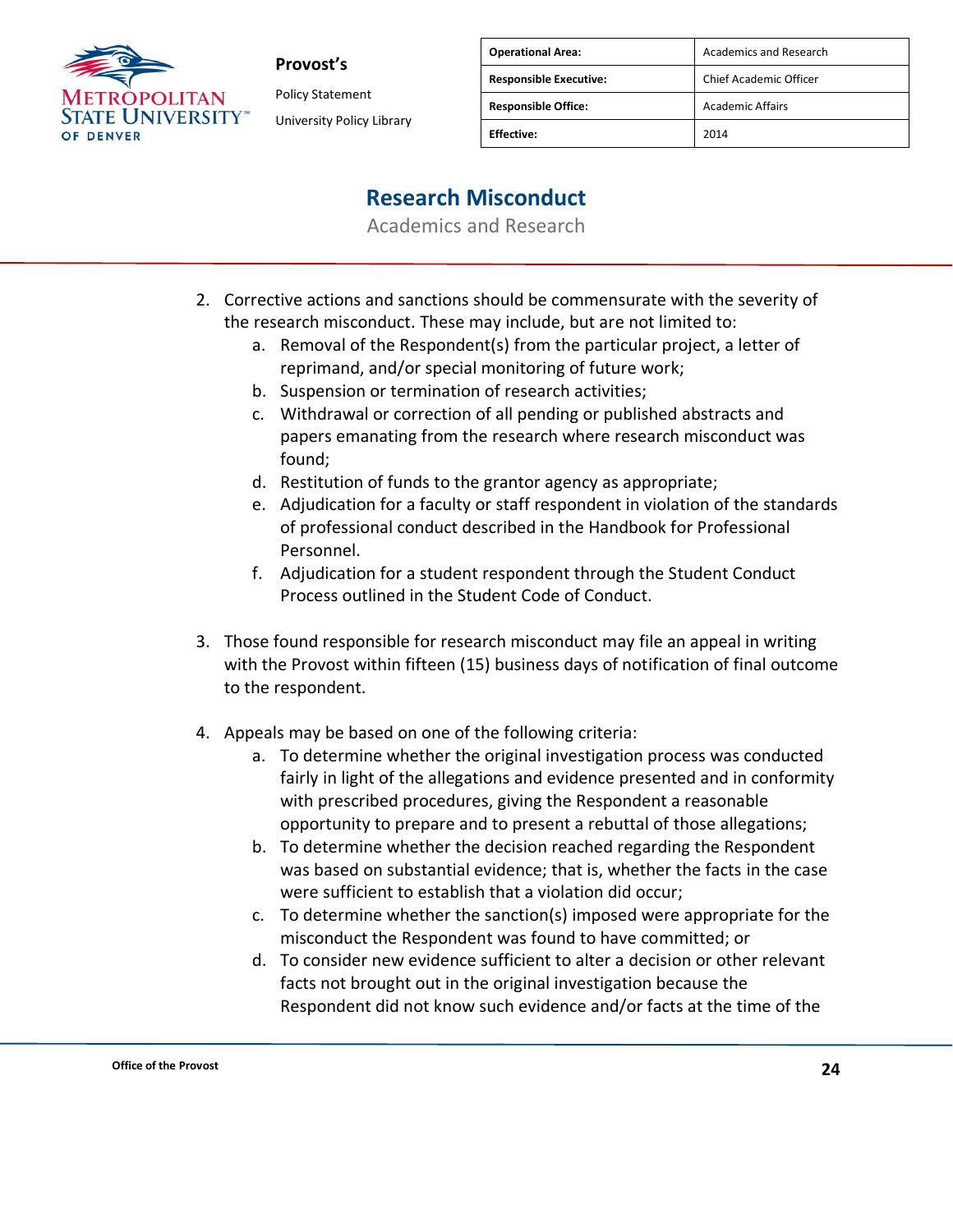

**Provost's** Policy Statement

University Policy Library

| <b>Operational Area:</b>      | <b>Academics and Research</b> |
|-------------------------------|-------------------------------|
| <b>Responsible Executive:</b> | Chief Academic Officer        |
| <b>Responsible Office:</b>    | <b>Academic Affairs</b>       |
| <b>Effective:</b>             | 2014                          |

### **Research Misconduct**

Academics and Research

original investigation.

- 5. The Provost, in consultation with appropriate University officials, shall appoint an appeal committee of no less than three members with appropriate expertise who were not previously involved in the inquiry or investigation proceedings, either as committee members or as witnesses.
- 6. The appeals committee should complete its evaluation of the records, reports, and evidence and present its determination to the Provost within twenty (20) days after the committee was formed, unless circumstances clearly require a longer period.
- 7. If a Respondent does not file a timely appeal in response to a finding of research misconduct, or if an appeals committee upholds one or more findings of research misconduct from the final investigation report, corrective actions and/or sanctions will be implemented accordingly.
- 8. If the outcome of the investigation process is a determination that no research misconduct has occurred, any and all original research materials will be restored to the Respondent(s). The Provost, DO, and University officials will undertake all reasonable and practical efforts to protect and restore the reputation of any Respondent(s) and to maintain the integrity of the research where no finding of research misconduct is made.

### I. RECORD RETENTION

1. All records pertaining to the allegation, inquiry, and investigation, including the final report will be maintained in the Office of Sponsored Research and Programs for a minimum of three (3) years from the completion of the investigation process, or longer if requested or required by federal funding or oversight agencies.